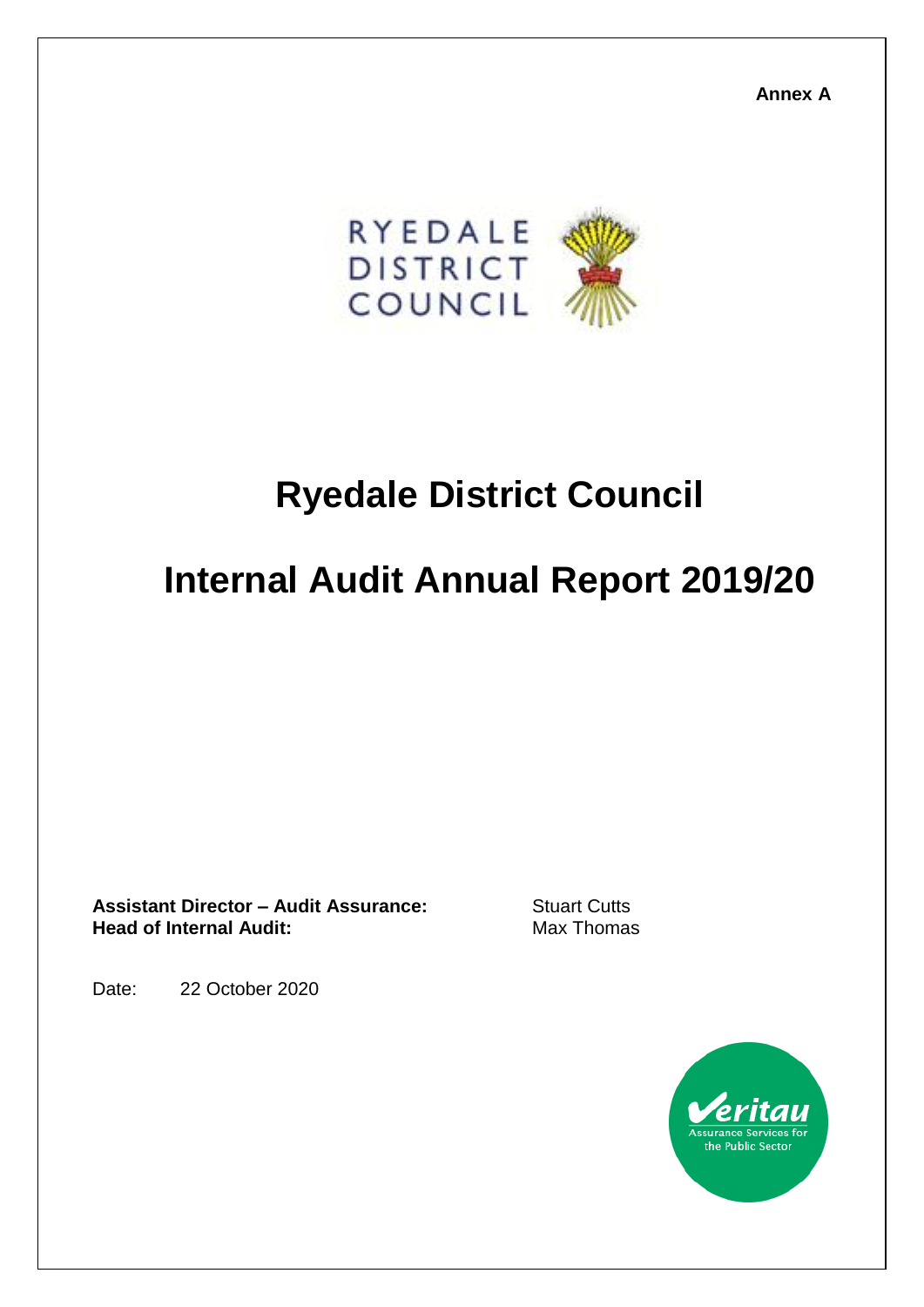## **Background**

- 1 The work of internal audit is governed by the Accounts and Audit Regulations 2015, relevant professional standards and the District Council's Internal Audit Charter. The applicable standards for local government are the Public Sector Internal Audit Standards (PSIAS). These comply with the international standards issued by the global Institute of Internal Auditors (IIA).
- 2 In connection with reporting, the relevant PSIAS standard (2450) states that the Chief Audit Executive  $(CAE)^1$  should provide an annual report to the board<sup>2</sup>. The report should include:
	- (a) details of the scope of the work undertaken and the time period to which the opinion refers (together with disclosure of any restrictions in the scope of that work)
	- (b) a summary of the audit work from which the opinion is derived (including details of the reliance placed on the work of other assurance bodies)
	- (c) an opinion on the overall adequacy and effectiveness of the organisation's governance, risk and control framework (i.e. the control environment)
	- (d) disclosure of any qualifications to that opinion, together with the reasons for that qualification
	- (e) details of any issues which the CAE judges are of particular relevance to the preparation of the Annual Governance Statement
	- (f) a statement on conformance with the PSIAS and the results of the internal audit Quality Assurance and Improvement Programme.

## **Internal audit carried out in 2019/20**

- 3 During 2019/20, internal audit work was carried out across the full range of the Council's activities. The main areas of internal audit activity included:
	- **Strategic risk register** reviewing key risk areas as highlighted by the Council's risk register.
	- **Financial systems** work in this area provides assurance to the Council on the adequacy and effectiveness of financial system controls. This work helps to provides assurance to the Authority that the risk of financial loss and error is minimised.
	- **Operational Systems and Risk Management** providing assurance on operational systems and systems to manage risks to the achievement of corporate objectives.
	- **General Advice and Support** We provide regular advice and support to officers on a range of specific business and internal control issues. This work helps to provide 'real time' feedback on areas of importance to the Council.

 $\overline{a}$ <sup>1</sup> The PSIAS refers to the Chief Audit Executive. This is taken to be the Head of Internal Audit.

<sup>&</sup>lt;sup>2</sup> The PSIAS refers to the board. This is taken to be the Audit and Performance Review Committee.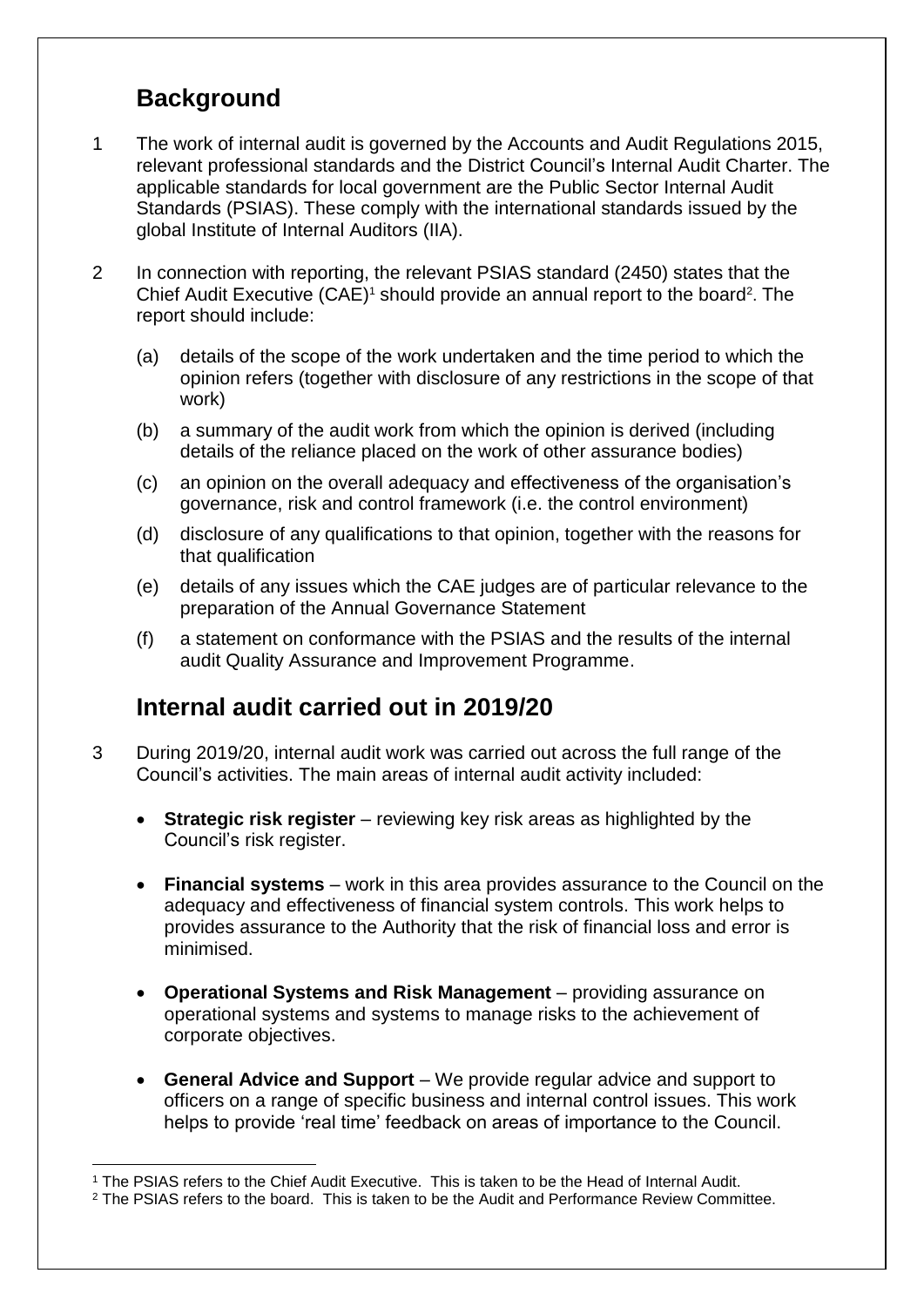- **Follow up of previous findings** it is important that agreed actions are followed up to ensure that they have been implemented. Veritau follows up agreed actions on a regular basis, taking account of the timescales previously agreed with management for implementation. Good progress has continued to be made by management to address control issues identified through audit work. In May 2019, we highlighted some areas for improvement to ensure compliance with the Transparency Code. This was included as an action in the 2018/19 Annual Governance Statement. It is expected that the findings from this audit will be fully addressed during 2020/21. A Corporate Governance Team has now been established and an officer from this team will be appointed to oversee compliance with the Code. Progress will also be monitored by the Head of Corporate Governance and the s151 Officer.
- 4 **Appendix 1** provides a summary of the audit work carried out in the year, and the opinions given for each completed audit. Work has been reported to this committee during the course of the year as part of regular monitoring reports. Details of work not previously reported to the committee are included in **Appendix 2**. The opinions and priority ratings used by Veritau during 2019/20 are detailed in **Appendix 3**.

## **Compliance with Professional Standards**

- 5 Veritau maintains a quality assurance and improvement programme (QAIP) to ensure that internal audit work is conducted to the required professional standards. As well as undertaking an annual survey of senior management in each client organisation and completing a detailed self-assessment to evaluate performance against the Standards, the service is also subject to a periodic external assessment. As previously reported to the Committee, an external assessment of Veritau internal audit working practices was undertaken in November 2018 by the South West Audit Partnership (SWAP). SWAP is a not for profit public services company operating primarily in the southwest of England. The assessment concluded that Veritau's internal audit activity generally conforms to the PSIAS<sup>3</sup> and, overall, the findings were very positive.
- 6 The outcome of the QAIP demonstrates that the service conforms to Public Sector Internal Audit Standards, including the *Code of Ethics* and the *Standards*. Further details of the QAIP and an Improvement Action Plan prepared by Veritau are given in **Appendix 4**.

 $\overline{a}$ 

<sup>3</sup> PSIAS guidance suggests a scale of three ratings, 'generally conforms, 'partially conforms' and 'does not conform'. 'Generally conforms' is the top rating.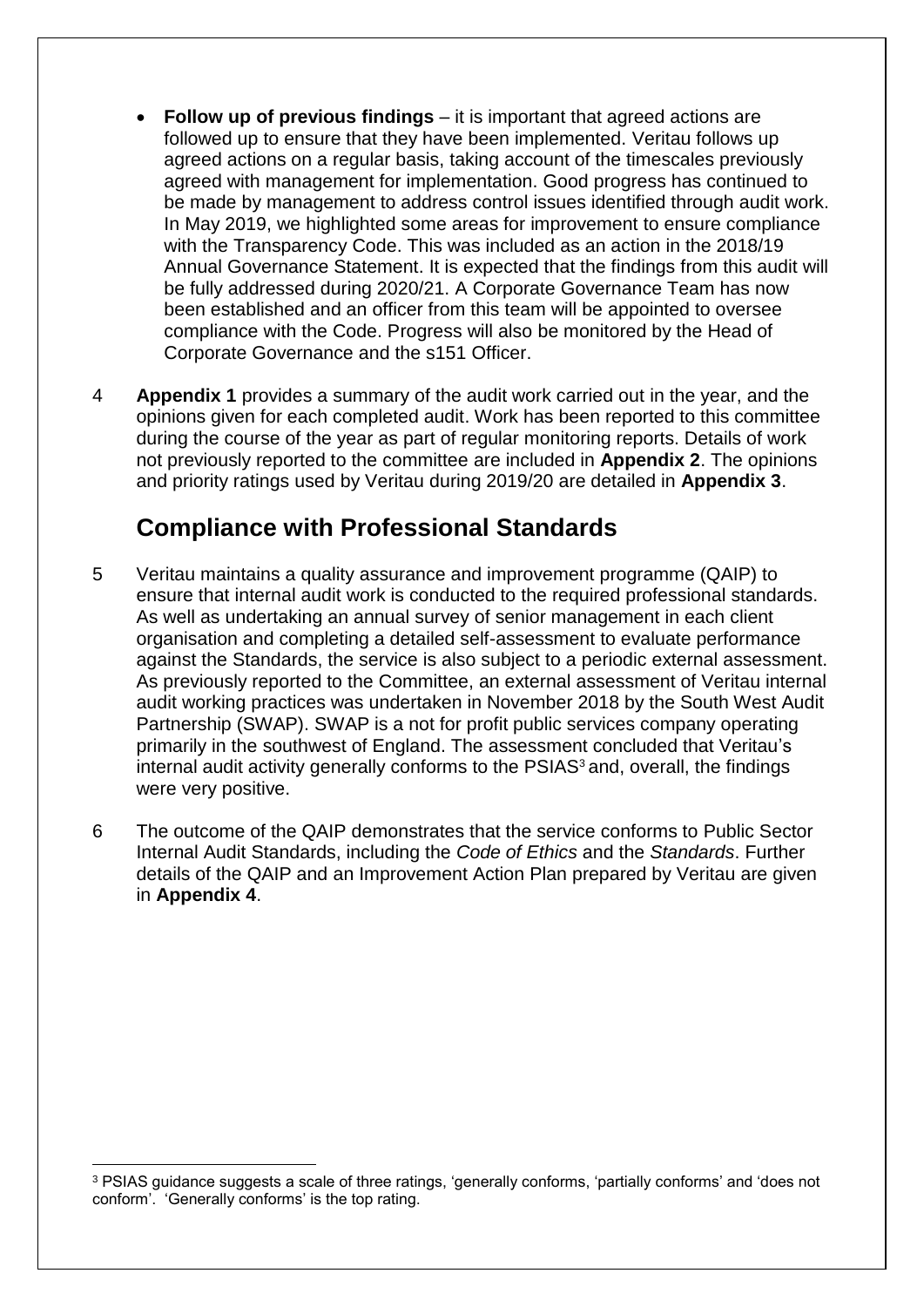## **2019/20 Audit Opinion and Assurance Statement**

- 7 The overall opinion of the Head of Internal Audit on the framework of governance, risk management, and control operating in the Council is that it provides **Reasonable Assurance**. In giving this opinion we recognise that the Council has made good progress in the last few years to improve its overall governance arrangements. This has included:
	- agreeing a new Council Plan
	- improving budget management and medium term financial planning processes with quarterly reporting to all members
	- implementing a new Corporate Governance service structure
	- improving service planning and monitoring
	- adopting a new risk management strategy and updated corporate risk register
	- introducing new or updated policy frameworks in key areas
	- developing a new corporate programme and project management structure
	- developing a new ICT strategy
	- addressing issues related to historic allegations of bullying
	- improving the approach to organisational development, including a new People and Culture Plan, internal communications and engagement and the roll out of a comprehensive approach to training, learning, development and individual performance management
	- completing a root and branch review of pay, terms and conditions, job evaluation and concluding a new collective agreement
	- increasing capacity to deliver statutory and policy obligations including in legal, finance, HR, procurement, and health and safety.

We will review these areas as part of future audit work, and provide assurance to management that the changes are fully embedded and operating effectively.

- 8 No reliance was placed on the work of other assurance bodies in reaching this opinion. This opinion is, however, qualified in light of the current coronavirus pandemic and its impact on the Council. The opinion is based on internal audit work undertaken, and substantially completed, prior to emergency measures being implemented as a result of the pandemic. These measures have resulted in a significant level of strain being placed on normal procedures and control arrangements. The level of impact is also changing as the situation develops. It is therefore not possible to quantify the additional risk arising from the current short term measures or the overall impact on the framework of governance, risk management and control.
- 9 There are no significant control issues to recommend for possible inclusion in the 2019/20 Annual Governance Statement.

## **Other Matters**

#### **Supporting on Covid-19 risks**

10 Veritau set up a Covid-19 Response Team to provide timely advice and support to our member councils to help manage the fraud risks and other challenges caused by the pandemic. A specific Covid-19 fraud risk assessment was completed for the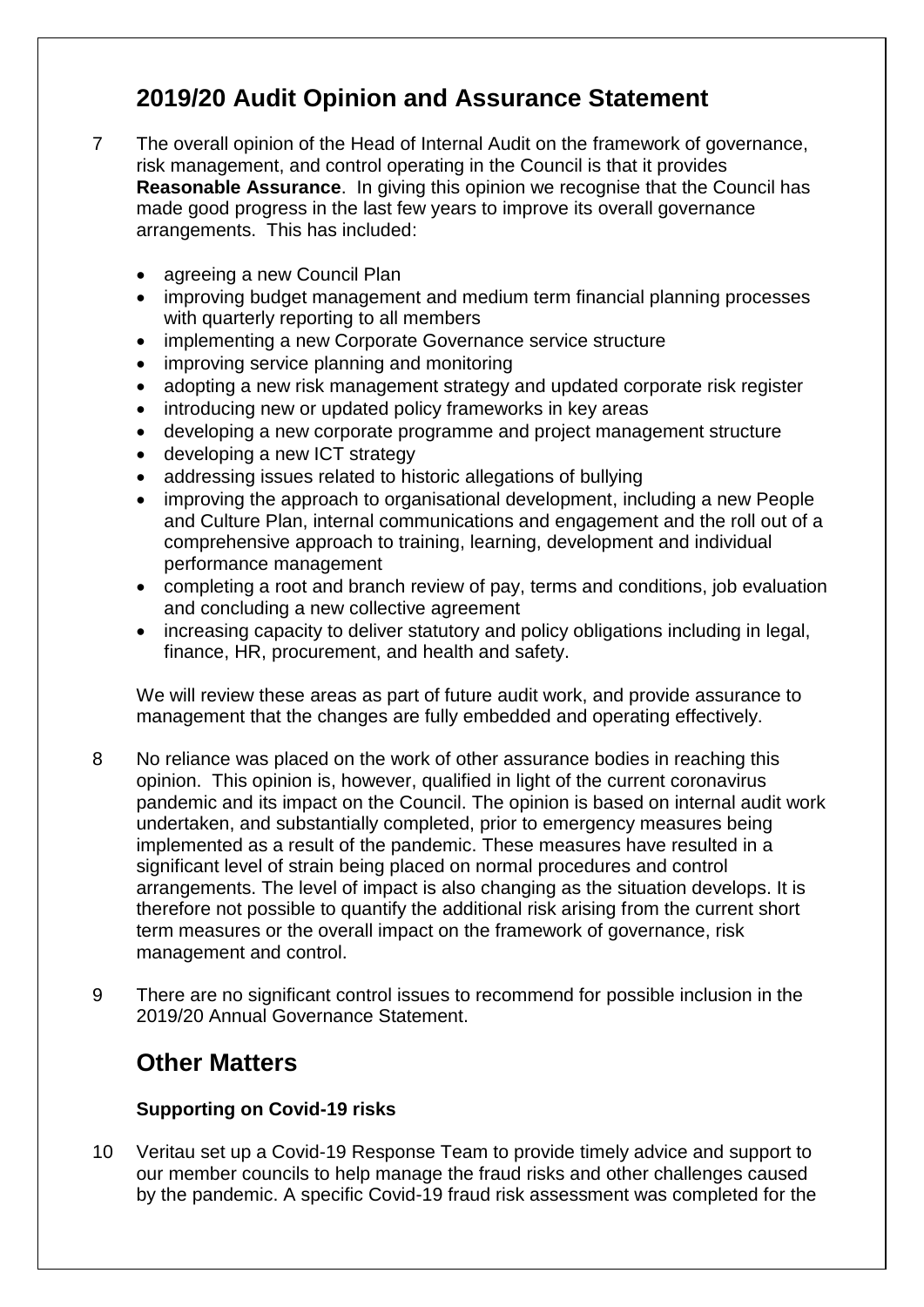Council with targeted actions to reduce the emerging fraud risks. We are working closely with officers during 2020/21 and providing guidance and support (including individual case review) to help manage the emerging risks linked to the pandemic.

 $\int_{\gamma}$ 

Max Thomas Director and Head of Internal Audit Veritau Ltd

22 October 2020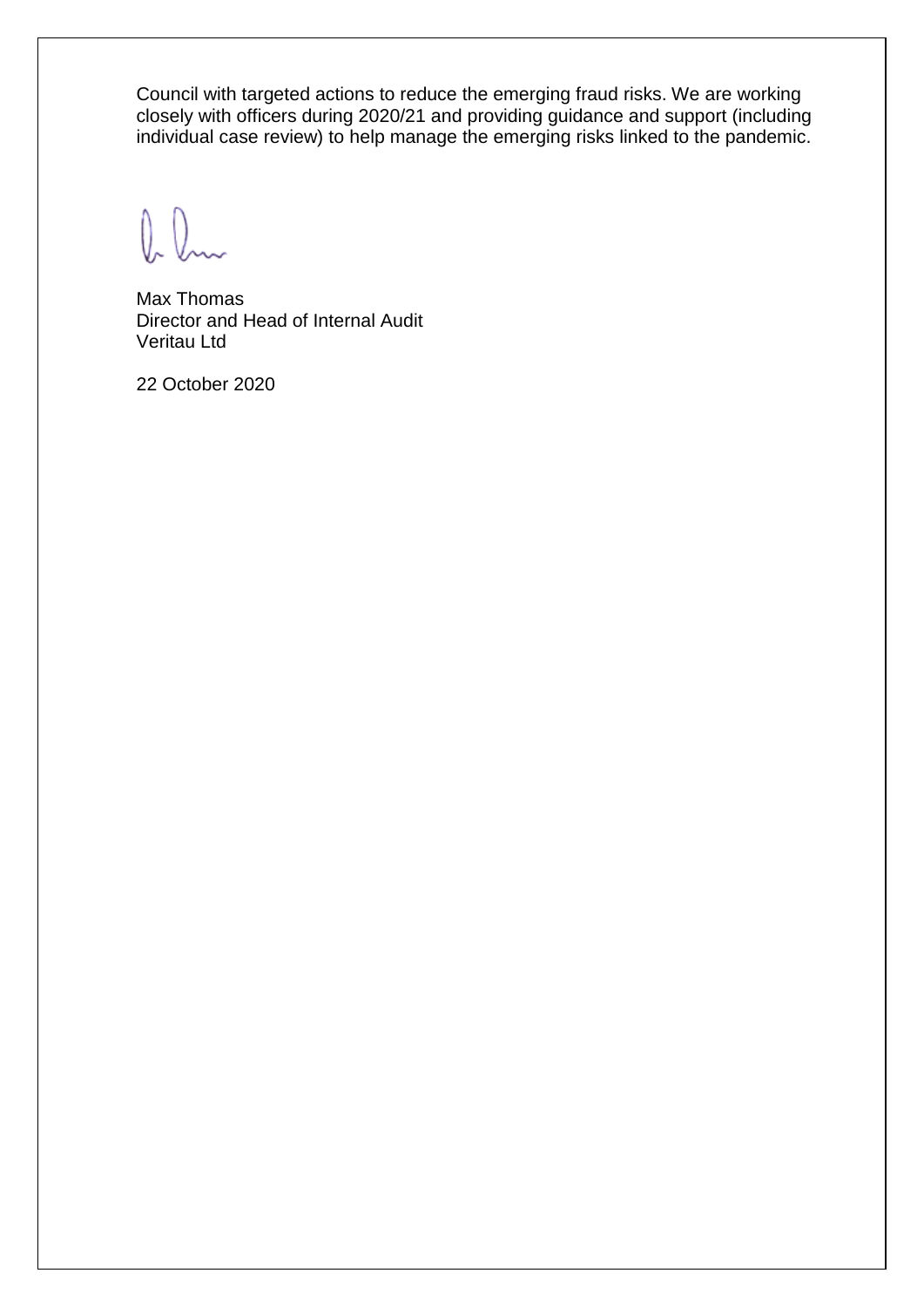|                                                   |               |                              | <b>Appendix 1</b>      |
|---------------------------------------------------|---------------|------------------------------|------------------------|
| Area                                              | <b>Status</b> | <b>Assurance Level</b>       | <b>Audit Committee</b> |
|                                                   |               |                              |                        |
| <b>Strategic Risks</b>                            |               |                              |                        |
| <b>Human Resources</b>                            | Final report  | Reasonable Assurance         | October 2020           |
| Data Quality - Health and Safety                  | Cancelled     |                              |                        |
| Revenue and Capital Budgeting                     | Final report  | <b>Substantial Assurance</b> | October 2020           |
| Data Protection and Information Security visit    | Final report  | <b>Substantial Assurance</b> | January 2020           |
| ICT - contract management                         | Final report  | <b>Substantial Assurance</b> | October 2020           |
| <b>Contract Management and Procurement</b>        | Final report  | <b>Substantial Assurance</b> | October 2020           |
|                                                   |               |                              |                        |
| <b>Financial System Audits</b>                    |               |                              |                        |
| Payroll and Personnel                             | Final report  | Reasonable Assurance         | <b>July 2020</b>       |
| Creditors                                         | Final report  | Reasonable Assurance         | October 2020           |
| <b>Sundry Debtors</b>                             | Final report  | <b>Substantial Assurance</b> | October 2020           |
| <b>Operational Audits</b>                         |               |                              |                        |
| <b>Risk Management</b>                            | Final report  | Reasonable Assurance         | October 2020           |
| <b>Policy Framework</b>                           | In progress   |                              | ۰                      |
| Relationships and agreements with other<br>bodies | In progress   |                              |                        |
| Projects / other work                             |               |                              |                        |
| Assurance Mapping                                 | Completed     |                              |                        |
| 2018/19 audits                                    |               |                              |                        |
| Safeguarding                                      | Final report  | <b>Limited Assurance</b>     | October 2020           |
|                                                   |               |                              |                        |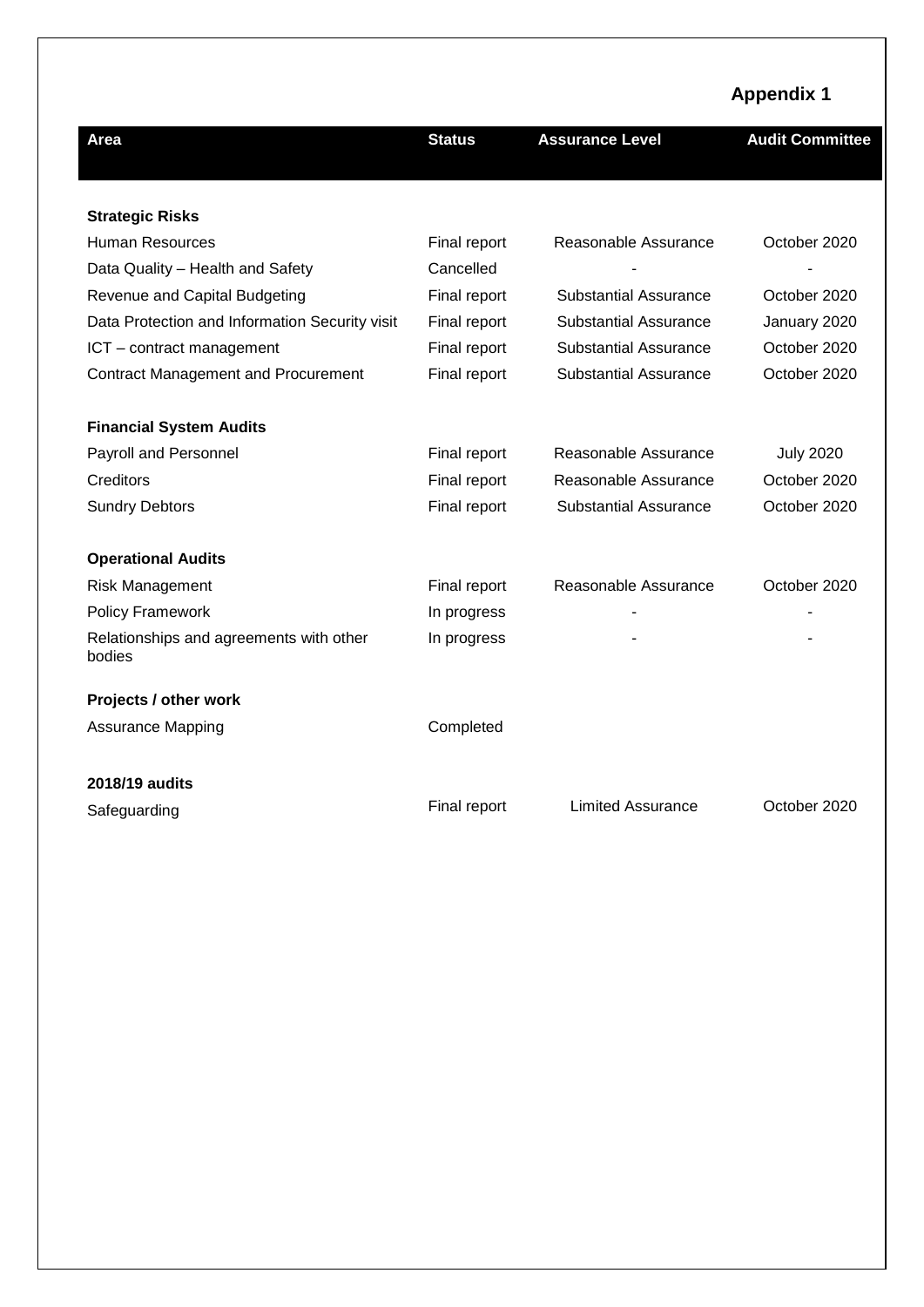## **Appendix 2**

## **Summary of Key Issues from audits completed not previously reported to Committee**

| <b>System/Area</b>                         | Opinion                  | <b>Area Reviewed</b>                                                                                                                                                                                                                                                                                                                                                                                                                                                                                                                                             | <b>Date Final</b><br><b>Report Issued</b> | <b>Comments</b>                                                                                                                                                                                                                                                                                                                                                                                                                                                                                                                                                                                                                                                                                                                                                                                                                                                                                                                                                                                                                                                                                                                                                    | <b>Management Actions Agreed &amp;</b><br><b>Follow-Up</b>                                                                                                                                                                                                                                                                                                                                                                                                                                                                                                                                                                                                                                                                                                                                                                           |
|--------------------------------------------|--------------------------|------------------------------------------------------------------------------------------------------------------------------------------------------------------------------------------------------------------------------------------------------------------------------------------------------------------------------------------------------------------------------------------------------------------------------------------------------------------------------------------------------------------------------------------------------------------|-------------------------------------------|--------------------------------------------------------------------------------------------------------------------------------------------------------------------------------------------------------------------------------------------------------------------------------------------------------------------------------------------------------------------------------------------------------------------------------------------------------------------------------------------------------------------------------------------------------------------------------------------------------------------------------------------------------------------------------------------------------------------------------------------------------------------------------------------------------------------------------------------------------------------------------------------------------------------------------------------------------------------------------------------------------------------------------------------------------------------------------------------------------------------------------------------------------------------|--------------------------------------------------------------------------------------------------------------------------------------------------------------------------------------------------------------------------------------------------------------------------------------------------------------------------------------------------------------------------------------------------------------------------------------------------------------------------------------------------------------------------------------------------------------------------------------------------------------------------------------------------------------------------------------------------------------------------------------------------------------------------------------------------------------------------------------|
| Human<br><b>Resources</b><br>(HR)          | Reasonable<br>Assurance  | Since August 2018, Ryedale<br>District Council's (RDC)<br>Payroll & Human Resources<br>(HR) services have been<br>provided by North Yorkshire<br>County Council (NYCC) as<br>part of collaborative working<br>arrangements.<br>We reviewed the procedures<br>and controls in place which<br>ensure that:<br>HR policies and<br>procedures are being<br>reviewed and updated<br>appropriately<br>managers are using<br>suitable records<br>management techniques<br>there is an appropriate,<br>timely and secure flow of<br>information between<br>NYCC and RDC. | <b>July 2020</b>                          | <b>Strengths</b><br>All HR policies are now in the process of being<br>reviewed. HR policy will become a standing item<br>on the forward plan with a view to presenting<br>revised policies to Policy and Resources<br>Committee on a regular basis. For all updated<br>policies and procedures a document control has<br>been introduced to track revisions. All policies and<br>procedures are due to be placed on a rolling<br>review basis, to ensure all have a set review date.<br>There are appropriate, timely and secure flows of<br>information between NYCC and RDC.<br>Key areas for improvement<br>Key HR tasks such as sickness, annual leave and<br>appraisals are recorded, monitored and managed<br>using inconsistent and manual methods.<br>Managers are still not storing HR documentation<br>in a consistent and secure manner. This may<br>result in HR documentation not being able to be<br>traced and the Council may not be compliant with<br>GDPR legislation.<br>The current organisational structure is not<br>reflected in the HR system and this prevents<br>functionality within the system being used<br>effectively by managers. | A new performance management<br>system is due to be launched<br>Autumn 2020 called Immerse<br>Works. This has been purchased<br>and is currently at the trialling<br>stage. The system can do more<br>than appraisals. However the<br>contract is only for 12 months so<br>current HR and document<br>management practices will not be<br>changed until a wider corporate<br>decision is taken on this system.<br>More managers are now using<br>MyView (the HR system) to<br>record sickness absence but it is<br>still not fully utilised. Training for<br>managers on many HR processes<br>will be covered in a programme of<br>events due to take place in<br>Quarter 3 & Quarter 4 of 2020.<br>Annual leave is now booked<br>through MyView. This<br>commenced in April 2020 when<br>new pay and allowances were<br>introduced. |
| Revenue and<br>Capital<br><b>Budgeting</b> | Substantial<br>Assurance | A review of procedures and<br>controls to ensure that:                                                                                                                                                                                                                                                                                                                                                                                                                                                                                                           | August 2020                               | <b>Strengths</b><br>Since the introduction of the joint finance working<br>arrangements with NYCC there has been an<br>improvement in the quality and relevance of                                                                                                                                                                                                                                                                                                                                                                                                                                                                                                                                                                                                                                                                                                                                                                                                                                                                                                                                                                                                 | Budget manager finance training<br>has been delayed for a number of<br>reasons, but the requirements will                                                                                                                                                                                                                                                                                                                                                                                                                                                                                                                                                                                                                                                                                                                            |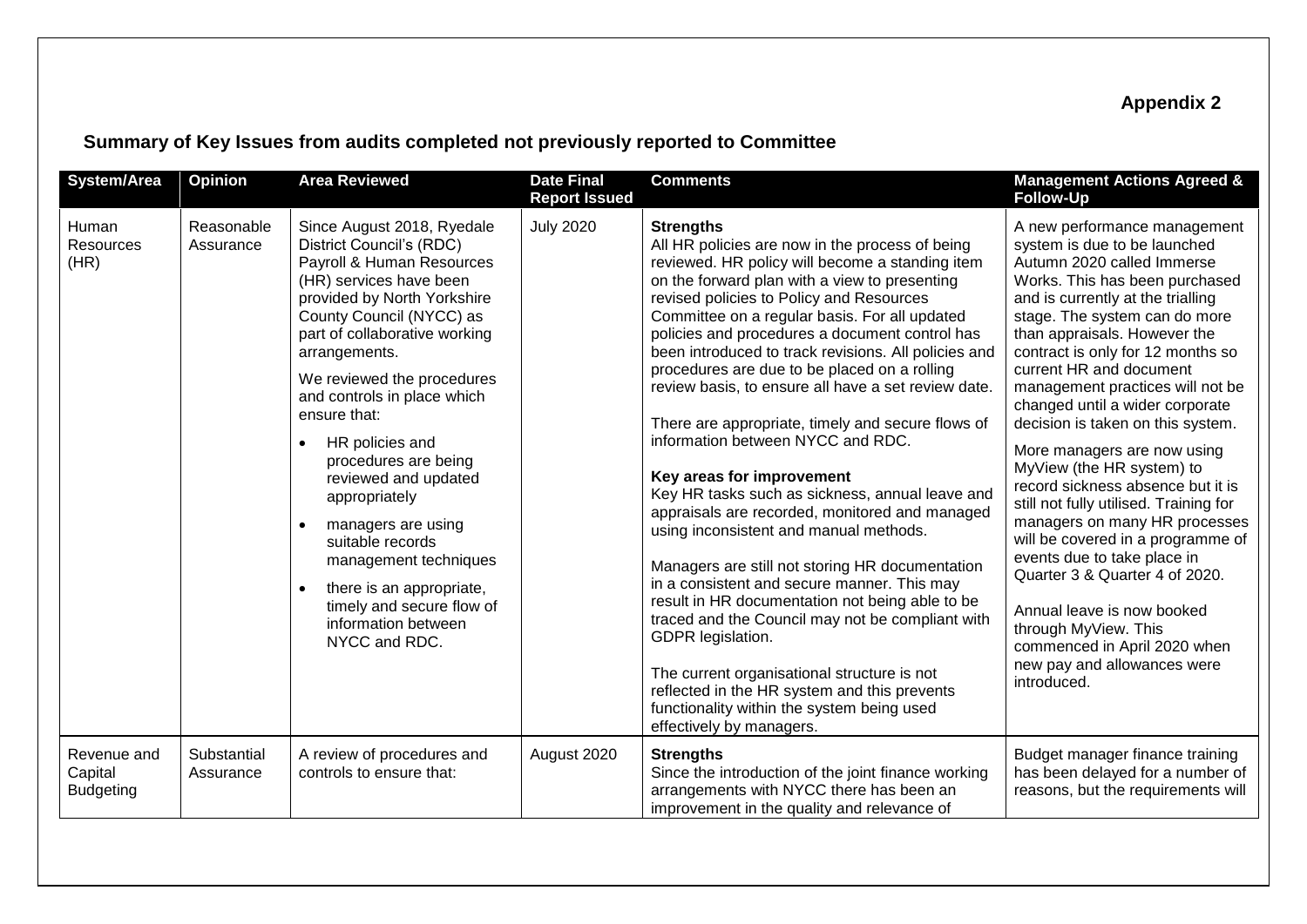| System/Area                       | Opinion                  | <b>Area Reviewed</b>                                                                                                                                                                                                                                                                                                                                                                                                           | <b>Date Final</b><br><b>Report Issued</b> | <b>Comments</b>                                                                                                                                                                                                                                                                                                                                                                                                                                                                                                                                                                                                                                                                                                                                                                                               | <b>Management Actions Agreed &amp;</b><br><b>Follow-Up</b>                                                                                                                                                                                                                                                                                                                                                                                                                                                               |
|-----------------------------------|--------------------------|--------------------------------------------------------------------------------------------------------------------------------------------------------------------------------------------------------------------------------------------------------------------------------------------------------------------------------------------------------------------------------------------------------------------------------|-------------------------------------------|---------------------------------------------------------------------------------------------------------------------------------------------------------------------------------------------------------------------------------------------------------------------------------------------------------------------------------------------------------------------------------------------------------------------------------------------------------------------------------------------------------------------------------------------------------------------------------------------------------------------------------------------------------------------------------------------------------------------------------------------------------------------------------------------------------------|--------------------------------------------------------------------------------------------------------------------------------------------------------------------------------------------------------------------------------------------------------------------------------------------------------------------------------------------------------------------------------------------------------------------------------------------------------------------------------------------------------------------------|
|                                   |                          | improvements to address<br>the 2018/19 audit findings<br>had been made and are<br>embedded into Council<br>processes and controls,<br>resulting in the revenue<br>budget setting, monitoring<br>and reporting being robust<br>there was an approved<br>$\bullet$<br>capital programme which<br>was being regularly<br>monitored and progress<br>was being reported to<br>members in accordance<br>with the financial strategy. |                                           | budget monitoring information. Accurate<br>monitoring reports are now being issued every<br>month to budget managers, who are expected to<br>review them and provide explanations for actual<br>or expected budget variances to finance on a<br>quarterly basis. The monitoring reports are used<br>to provide information to members in reports<br>presented to P&R.<br>The capital programme is approved by Full<br>Council as part of the Financial Strategy and there<br>is a named officer responsible for each scheme.<br>Key areas for improvement<br>Finance are not always kept informed about<br>proposed staffing and structural changes, so are<br>unable to calculate any cost implications.<br>Budget managers have not received financial<br>training and some do not feel competent using the | be reviewed and the training<br>delivered during 2020/21.                                                                                                                                                                                                                                                                                                                                                                                                                                                                |
|                                   |                          |                                                                                                                                                                                                                                                                                                                                                                                                                                |                                           | financial system to oversee their areas of<br>budgetary responsibility.                                                                                                                                                                                                                                                                                                                                                                                                                                                                                                                                                                                                                                                                                                                                       |                                                                                                                                                                                                                                                                                                                                                                                                                                                                                                                          |
| <b>ICT Contract</b><br>Management | Substantial<br>Assurance | A review of procedures and<br>controls to ensure that:<br>there are clear roles and<br>responsibilities in place for<br>managing ICT systems<br>and service contracts<br>contract management<br>$\bullet$<br>processes and procedures<br>deliver value for money<br>the performance of ICT<br>contracts are monitored                                                                                                          | September<br>2019                         | <b>Strengths</b><br>Overall, there was no concern with supplier<br>performance for the contracts reviewed. Contract<br>managers formally discuss performance issues<br>with the suppliers on an annual basis.<br>Sufficient and appropriate levels of licenses were<br>being purchased, and monitored.<br>Key areas for improvement<br>Some contracts for systems we reviewed had<br>been rolled forward for a number of years without<br>going through a re-tender process. When these<br>were extended, contracts were not fully and<br>appropriately updated so now have some<br>omissions when compared to best practice. For                                                                                                                                                                             | All ICT systems and services that<br>are delivered by third party<br>organisations will have a contract<br>in place clearly setting out the<br>roles of the supplier and will<br>facilitate performance<br>management of the supplier. The<br>contract will be updated if there<br>are changes to the service<br>provided by the supplier.<br>The performance of third party<br>suppliers will be formally reviewed<br>each year and the review will be<br>documented. Input from the<br>service department and ICT team |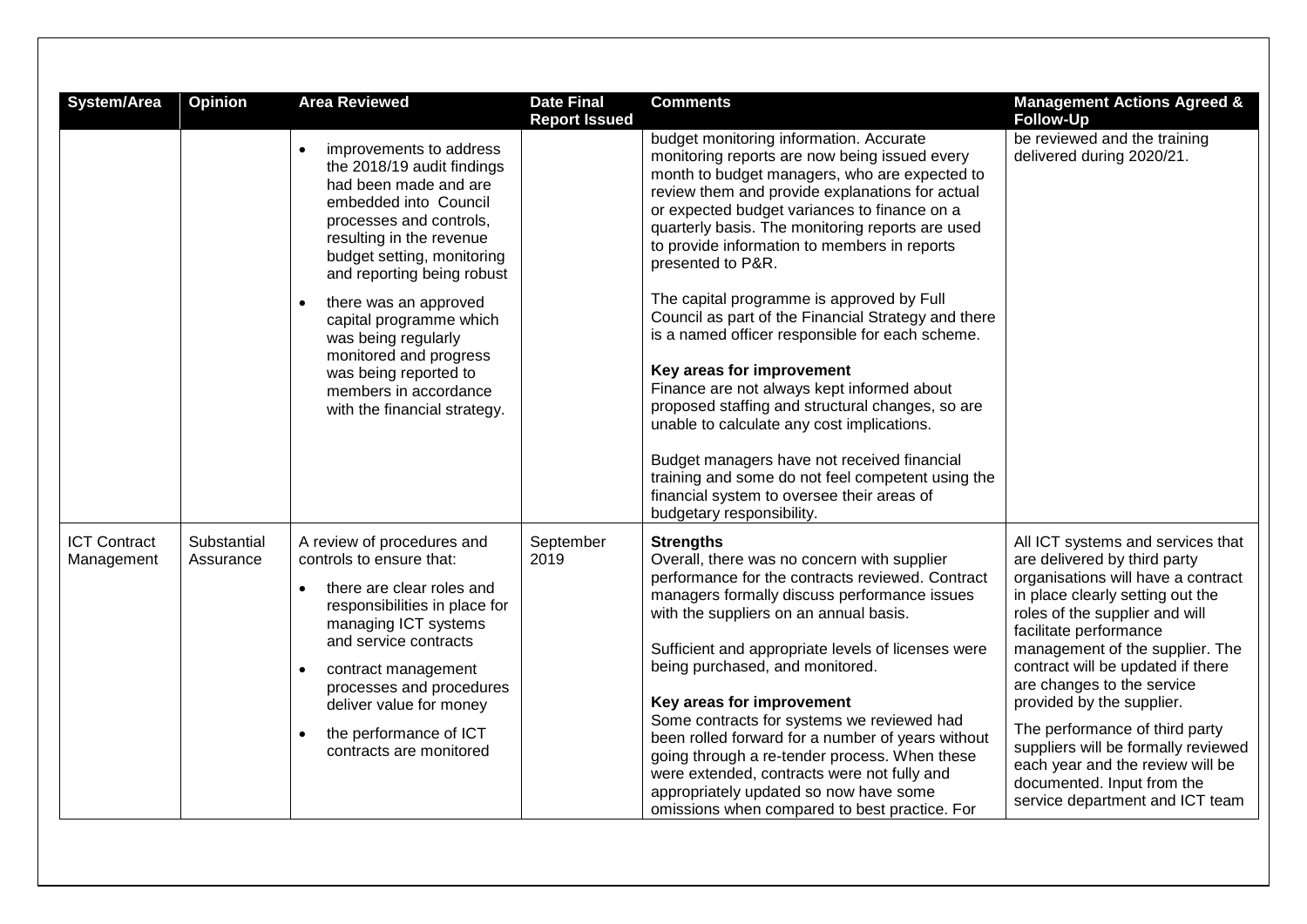| <b>System/Area</b>                               | Opinion                  | <b>Area Reviewed</b>                                                                                                                                                                                                                                                                                                                                                                                                                                                                                 | <b>Date Final</b><br><b>Report Issued</b> | <b>Comments</b>                                                                                                                                                                                                                                                                                                                                                                                                                                                                                                                                                                                                                                                                                                                                                                                                       | <b>Management Actions Agreed &amp;</b><br><b>Follow-Up</b>                                                                                                                                                                                                                                                                                                                                                                                                                                                                                                                                                    |
|--------------------------------------------------|--------------------------|------------------------------------------------------------------------------------------------------------------------------------------------------------------------------------------------------------------------------------------------------------------------------------------------------------------------------------------------------------------------------------------------------------------------------------------------------------------------------------------------------|-------------------------------------------|-----------------------------------------------------------------------------------------------------------------------------------------------------------------------------------------------------------------------------------------------------------------------------------------------------------------------------------------------------------------------------------------------------------------------------------------------------------------------------------------------------------------------------------------------------------------------------------------------------------------------------------------------------------------------------------------------------------------------------------------------------------------------------------------------------------------------|---------------------------------------------------------------------------------------------------------------------------------------------------------------------------------------------------------------------------------------------------------------------------------------------------------------------------------------------------------------------------------------------------------------------------------------------------------------------------------------------------------------------------------------------------------------------------------------------------------------|
|                                                  |                          |                                                                                                                                                                                                                                                                                                                                                                                                                                                                                                      |                                           | example where sensitive data is stored the<br>contracts need to be updated to ensure data<br>protection contract variations are included.<br>Contract managers formally discuss performance<br>issues with the suppliers on an annual basis.<br>However, these conversations are not<br>documented. It is recommended that formal<br>records of the discussions be kept so that any<br>arising issues with the performance of suppliers<br>are recorded.                                                                                                                                                                                                                                                                                                                                                              | will be included in the review and<br>it will be signed off by appropriate<br>members of the senior<br>management team.                                                                                                                                                                                                                                                                                                                                                                                                                                                                                       |
| Contract<br>Management-<br>Contracts<br>Register | Substantial<br>Assurance | A review of procedures and<br>controls to ensure that:<br>the contracts register<br>$\bullet$<br>accurately records details<br>of all services which<br>should be provided using a<br>formal contract<br>the agreed actions from<br>$\bullet$<br>our audit of RDC's contract<br>register in 2016 have been<br>implemented, and the<br>action plan presented to<br>RDC's Strategic<br>Management Board (SMB)<br>in March 2019 is being<br>implemented in<br>accordance with the<br>agreed timescales. | <b>July 2020</b>                          | <b>Strengths</b><br>Ryedale DC has documented procedures to<br>ensure all relevant procurements have been<br>included within the contracts register, which<br>include details of how and when the contracts<br>register should be updated.<br>The vast majority of expenditure reviewed had<br>been included in the register.<br>Key areas for improvement<br>A small number of contracts (three) had not been<br>included in the register that should have been.<br>We found two actions had not been implemented<br>from our previous work. These were included,<br>amongst others, in a procurement and contract<br>management action plan presented to RDC's<br>SMB in March 2019. At the time of our audit<br>seven recommendations within that contract<br>management action plan had yet to be<br>implemented. | The new procurement service, led<br>by NYCC but overseen by the<br>Head of Corporate Governance,<br>will draw up a revised contracts<br>register which will also link to a<br>forward procurement plan.<br>Guidance will be agreed to ensure<br>that all relevant entries are made<br>to these two documents.<br>The new service will also look at<br>the lessons arising from this audit<br>and any outstanding actions from<br>previous audits and will ensure<br>that any relevant remedial actions<br>are taken. These will feed through<br>into the corporate governance<br>service plan as appropriate. |
| Payroll and<br>personnel                         | Reasonable<br>Assurance  | The Council's payroll services<br>have been provided by NYCC<br>since August 2018.                                                                                                                                                                                                                                                                                                                                                                                                                   | <b>July 2020</b>                          | <b>Strengths</b><br>The majority of findings raised in the previous<br>audit have either been fully addressed or work is                                                                                                                                                                                                                                                                                                                                                                                                                                                                                                                                                                                                                                                                                              | Once the establishment is<br>confirmed by SMB the pay run<br>can be established and                                                                                                                                                                                                                                                                                                                                                                                                                                                                                                                           |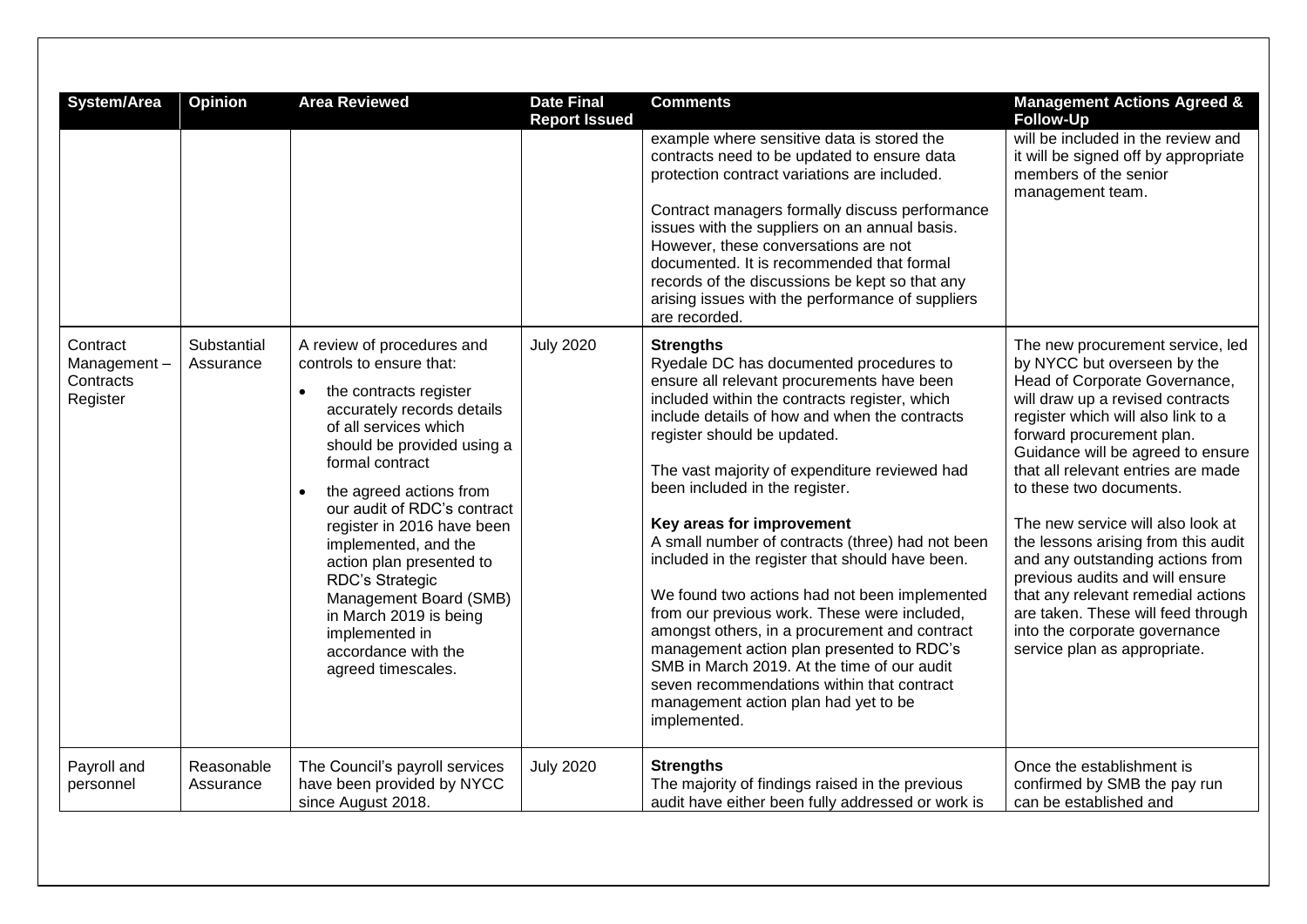| System/Area | Opinion | <b>Area Reviewed</b>                                                                                                                                                                                                                                                                                                                                                                                                                                                        | <b>Date Final</b><br><b>Report Issued</b> | <b>Comments</b>                                                                                                                                                                                                                                                                                                                                                                                                                                                                                                                                                                                                                                                                                                                                                                                                                                                                                                                                                                                                                                                                                                                                                                                                                                                                                                                                                                                                                                                                                                                                                                                                                                                                 | <b>Management Actions Agreed &amp;</b><br><b>Follow-Up</b>                                                                                                                                                                                                                                                    |
|-------------|---------|-----------------------------------------------------------------------------------------------------------------------------------------------------------------------------------------------------------------------------------------------------------------------------------------------------------------------------------------------------------------------------------------------------------------------------------------------------------------------------|-------------------------------------------|---------------------------------------------------------------------------------------------------------------------------------------------------------------------------------------------------------------------------------------------------------------------------------------------------------------------------------------------------------------------------------------------------------------------------------------------------------------------------------------------------------------------------------------------------------------------------------------------------------------------------------------------------------------------------------------------------------------------------------------------------------------------------------------------------------------------------------------------------------------------------------------------------------------------------------------------------------------------------------------------------------------------------------------------------------------------------------------------------------------------------------------------------------------------------------------------------------------------------------------------------------------------------------------------------------------------------------------------------------------------------------------------------------------------------------------------------------------------------------------------------------------------------------------------------------------------------------------------------------------------------------------------------------------------------------|---------------------------------------------------------------------------------------------------------------------------------------------------------------------------------------------------------------------------------------------------------------------------------------------------------------|
|             |         | Our work reviewed the<br>adequacy of procedures and<br>the strength and controls in<br>place for managing the<br>Council's payroll. Specifically,<br>it sought to ensure that:<br>actions raised in the<br>$\bullet$<br>2018/19 audit have been<br>appropriately addressed<br>current Payroll procedures<br>$\bullet$<br>and controls are robust<br>and reliable<br>processes are in place to<br>$\bullet$<br>ensure the new pay<br>structure is implemented<br>accurately. |                                           | ongoing to progress the necessary actions. A pay<br>and allowances restructure has been completed<br>and appropriate checks for the implementation of<br>the new structure were found to be in place.<br>Contracts have been addressed as part of the pay<br>review and a revised template for RDC contracts<br>is in place.<br>Sufficient checks on pay run data were found to<br>be carried out by ESS each month via a number<br>of error and exception reports. Any unusual cases<br>highlighted on these reports are reviewed and<br>checked using evidence of changes processed by<br>ESS. Appropriate segregation of duties in the<br>payroll process was found to be in place.<br>Key areas for improvement<br>Improvements to address control weaknesses in<br>the monthly pay run process have not yet been<br>completed. The process for checking the monthly<br>pay run internally at RDC cannot effectively<br>identify errors or issues in payroll data.<br>A number of reports are sent to RDC finance staff<br>for review but no exception reports are received.<br>RDC officers do not have access to HR<br>information to confirm the validity of changes<br>made. Only a sense check can be completed to<br>identify any significant variances which are then<br>queried with ESS. Therefore, there is minimal<br>benefit to these checks as issues cannot be<br>effectively identified or checked adequately.<br>Authorisation of the pay run from RDC is required<br>before the pay run can be processed but as<br>minimal checks are carried out at RDC this<br>authorisation cannot provide adequate assurance<br>that the pay run is valid and correct. | appropriate exception reporting<br>developed. Any queries on<br>exceptions will be discussed with<br>NYCC HR and ESS. Overall<br>responsibility for authorisation will<br>remain with the Programme<br>Director for Economic<br>Development as the officer with<br>overall responsibility for the<br>payroll. |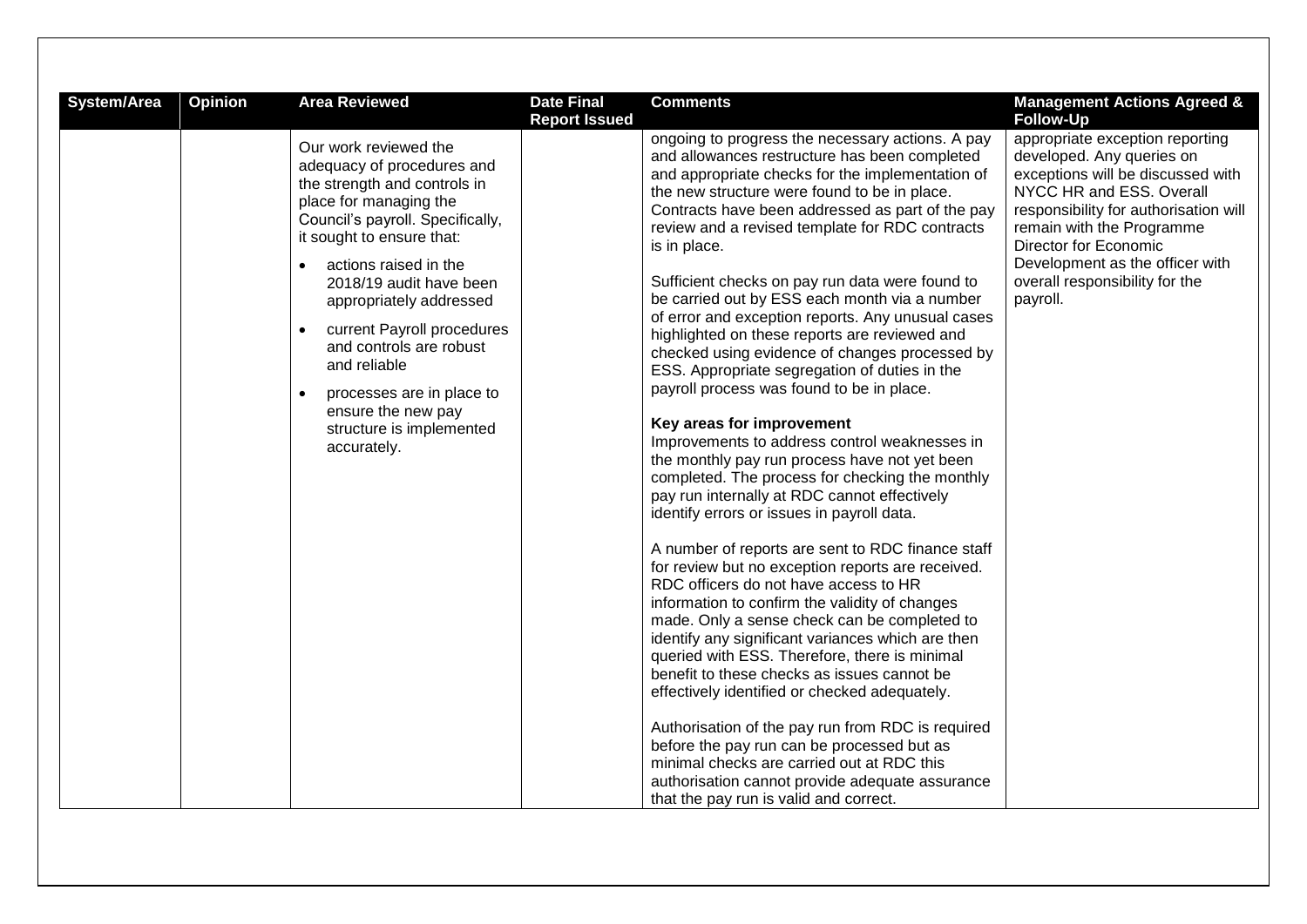| System/Area              | <b>Opinion</b>           | <b>Area Reviewed</b>                                                                                                                                                                                                                                                                                                                                   | <b>Date Final</b><br><b>Report Issued</b> | <b>Comments</b>                                                                                                                                                                                                                                                                                                                                                                                                                                                                                                                                                                                                                                                                                                                                                                                                                                                                                                                                                                                                                                                                                                                                                                                                                                 | <b>Management Actions Agreed &amp;</b><br><b>Follow-Up</b>                                                                                                                                                                                                                                                                                                                                                                                                                                                                                                                                                                  |
|--------------------------|--------------------------|--------------------------------------------------------------------------------------------------------------------------------------------------------------------------------------------------------------------------------------------------------------------------------------------------------------------------------------------------------|-------------------------------------------|-------------------------------------------------------------------------------------------------------------------------------------------------------------------------------------------------------------------------------------------------------------------------------------------------------------------------------------------------------------------------------------------------------------------------------------------------------------------------------------------------------------------------------------------------------------------------------------------------------------------------------------------------------------------------------------------------------------------------------------------------------------------------------------------------------------------------------------------------------------------------------------------------------------------------------------------------------------------------------------------------------------------------------------------------------------------------------------------------------------------------------------------------------------------------------------------------------------------------------------------------|-----------------------------------------------------------------------------------------------------------------------------------------------------------------------------------------------------------------------------------------------------------------------------------------------------------------------------------------------------------------------------------------------------------------------------------------------------------------------------------------------------------------------------------------------------------------------------------------------------------------------------|
| Creditors                | Reasonable<br>Assurance  | A review of procedures and<br>controls to ensure that:<br>effective checks are in<br>$\bullet$<br>place to prevent duplicate<br>payments being processed<br>invoices are only paid if<br>supported by an official<br>purchase order<br>credit cards are used in<br>accordance with policy<br>actions from the 2018-19<br>audit have been<br>addressed. | <b>July 2020</b>                          | <b>Strengths</b><br>The 2018/19 Creditors audit report included two<br>agreed actions relating to the verification of<br>changes to suppliers details and a delay in goods<br>receipting, leading to late payments. These<br>actions have been implemented in accordance<br>with the timescales included within the previous<br>audit report.<br>Key areas for improvement<br>We highlighted four duplicate invoice payments<br>totalling £24,238 which had not been prevented<br>by Council controls. The creditors system<br>automatically highlights the potential of a duplicate<br>payment but in each case this control had been<br>manually overridden. Monies are being recovered<br>via credit notes with suppliers.<br>There is an agreement signed by each senior<br>officer and a representative of the Council which<br>states the terms of credit card use. However, this<br>is a single sided document, which lacks the detail<br>of a formal policy.<br>Our review of a sample of 20 credit card<br>transactions saw 6 were not supported by<br>receipts. Of the 14 that were, only 4 of these<br>transactions were in line with the terms and<br>conditions of use that spend should relate to travel<br>and subsistence only. | Additional support and training will<br>be provided to staff who are<br>overriding the control and a<br>procedure document will be<br>drawn up outlining actions<br>required when the system flags<br>up a potential duplicate payment.<br>Management will continue with<br>current procurement and<br>purchasing training to ensure that<br>managers are aware of how the<br>process should operate and will<br>also consider the practicalities of<br>whether a contract reference<br>would be useful.<br>Current guidance will be reviewed<br>as to whether a more detailed<br>policy on credit card use is<br>required. |
| Sundry<br><b>Debtors</b> | Substantial<br>Assurance | A review of procedures and<br>controls to ensure that:<br>debt recovery<br>$\bullet$<br>arrangements are<br>appropriate and applied<br>consistently                                                                                                                                                                                                    | <b>July 2020</b>                          | <b>Strengths</b><br>Debt recovery processes were found to be<br>appropriate and applied consistently. Accounts<br>can only be put on hold if requested by the service<br>contact, and for a maximum of 30 days, after<br>which the normal recovery process resumes.                                                                                                                                                                                                                                                                                                                                                                                                                                                                                                                                                                                                                                                                                                                                                                                                                                                                                                                                                                             | The sundry income and debt<br>guidance will be reviewed and<br>updated as appropriate.<br>As part of the new Council Plan<br>and/or Joint Finance Team<br>Service Plan, effective and                                                                                                                                                                                                                                                                                                                                                                                                                                       |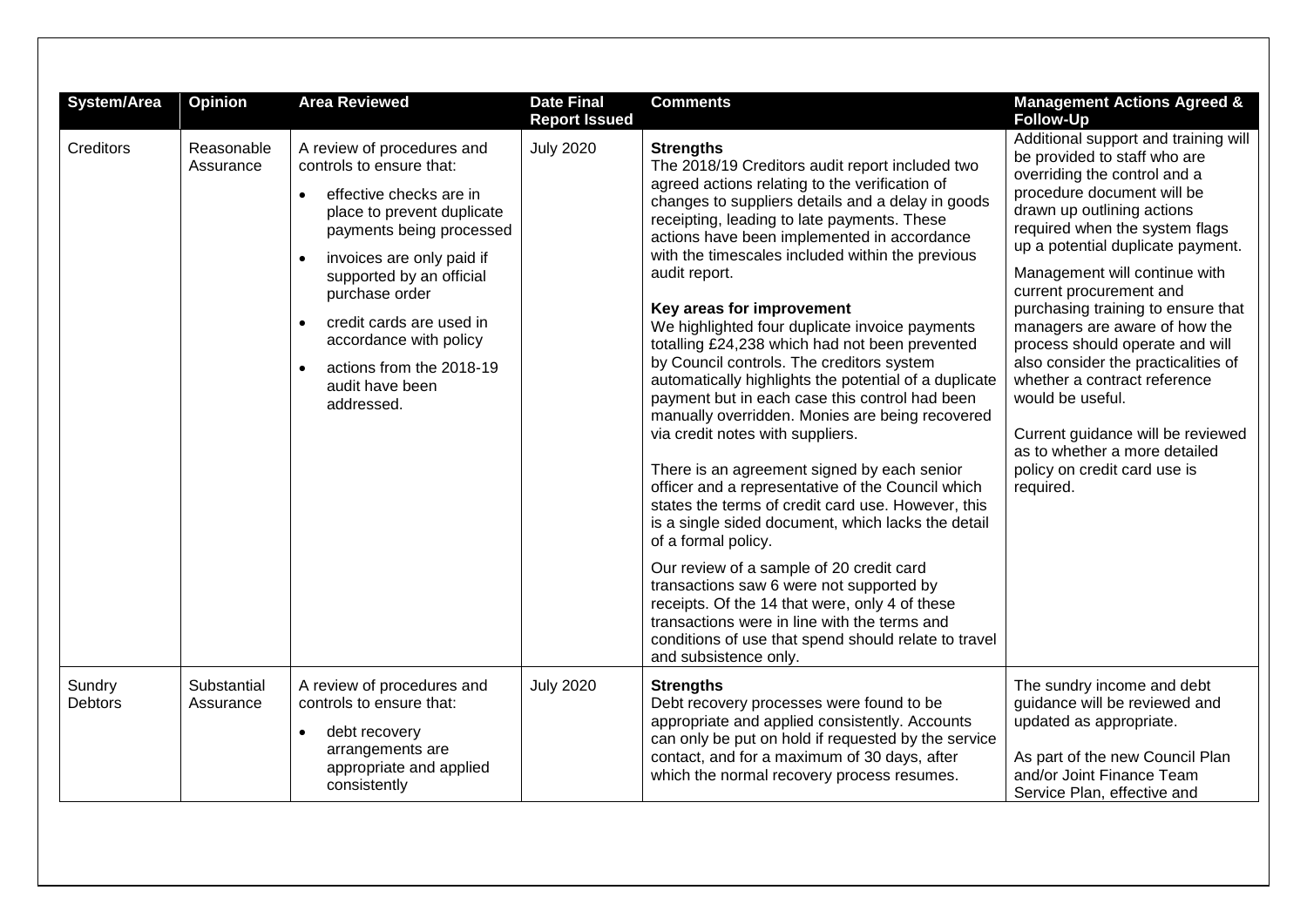| System/Area | Opinion    | <b>Area Reviewed</b><br>appropriate actions are<br>taken when accounts are<br>not paid within specific<br>time scales<br>issues raised in the<br>previous Sundry Debtors<br>audit from 2018 had been<br>addressed.                                                                                                           | <b>Date Final</b><br><b>Report Issued</b> | <b>Comments</b><br>Customers are encouraged to pay for services in<br>advance and supporting processes are in place to<br>encourage timely payments for services.<br>Key areas for improvement<br>Sundry income and debt guidance has not been<br>updated since May 2014 and includes a process<br>for referring debts to legal services which no<br>longer takes place (aged debts are now sent to a<br>collection agency).<br>Statistics are not currently being calculated or<br>monitored in respect of debt collection targets. | <b>Management Actions Agreed &amp;</b><br><b>Follow-Up</b><br>meaningful performance<br>indicators will be established.                                                                                                                                                                                                                                                                    |
|-------------|------------|------------------------------------------------------------------------------------------------------------------------------------------------------------------------------------------------------------------------------------------------------------------------------------------------------------------------------|-------------------------------------------|--------------------------------------------------------------------------------------------------------------------------------------------------------------------------------------------------------------------------------------------------------------------------------------------------------------------------------------------------------------------------------------------------------------------------------------------------------------------------------------------------------------------------------------|--------------------------------------------------------------------------------------------------------------------------------------------------------------------------------------------------------------------------------------------------------------------------------------------------------------------------------------------------------------------------------------------|
| <b>Risk</b> | Reasonable | A review of procedures and                                                                                                                                                                                                                                                                                                   | <b>July 2020</b>                          | There is no Key Performance Indicator (KPI) in<br>place to monitor compliance with collection rates.<br>There is inconsistency across service areas in<br>chasing debts, partly because of the nature of the<br>services but also partly due to staffing issues.<br><b>Strengths</b>                                                                                                                                                                                                                                                 | SMB will review the detailed risk                                                                                                                                                                                                                                                                                                                                                          |
| Management  | Assurance  | controls to ensure that:<br>service risk registers are<br>$\bullet$<br>up to date<br>effective mitigating actions<br>are included in the service<br>risk registers<br>risk reduction and<br>$\bullet$<br>mitigation is evident within<br>the service risk registers<br>actions are up to date and<br>$\bullet$<br>monitored. |                                           | Risk management guidance has been developed<br>and improved since the previous audit to reflect<br>new ways of working and updated reporting<br>arrangements. Service risk registers are reported<br>to senior management on a quarterly basis.<br>The Council is in the process of embedding a new<br>approach to risk management, including the way<br>risks are scored and treated.<br>Key areas for improvement<br>There are areas of the risk management guidance<br>that could be developed to further improve service         | management guidance and<br>reissue it. This states where and<br>when information is reported and<br>respective responsibilities. The<br>issues set out in this audit will<br>form part of a review paper to<br>take to SMB by September and<br>SMB will consider ways to ensure<br>that service managers understand<br>it and that communication works.<br>The corporate risk Register has |
|             |            |                                                                                                                                                                                                                                                                                                                              |                                           | level risk management. There was a lack of<br>understanding of risk scoring and the framework<br>itself when service managers were interviewed.                                                                                                                                                                                                                                                                                                                                                                                      | been updated but service risk<br>registers will be checked initially<br>and then reviewed on an ongoing                                                                                                                                                                                                                                                                                    |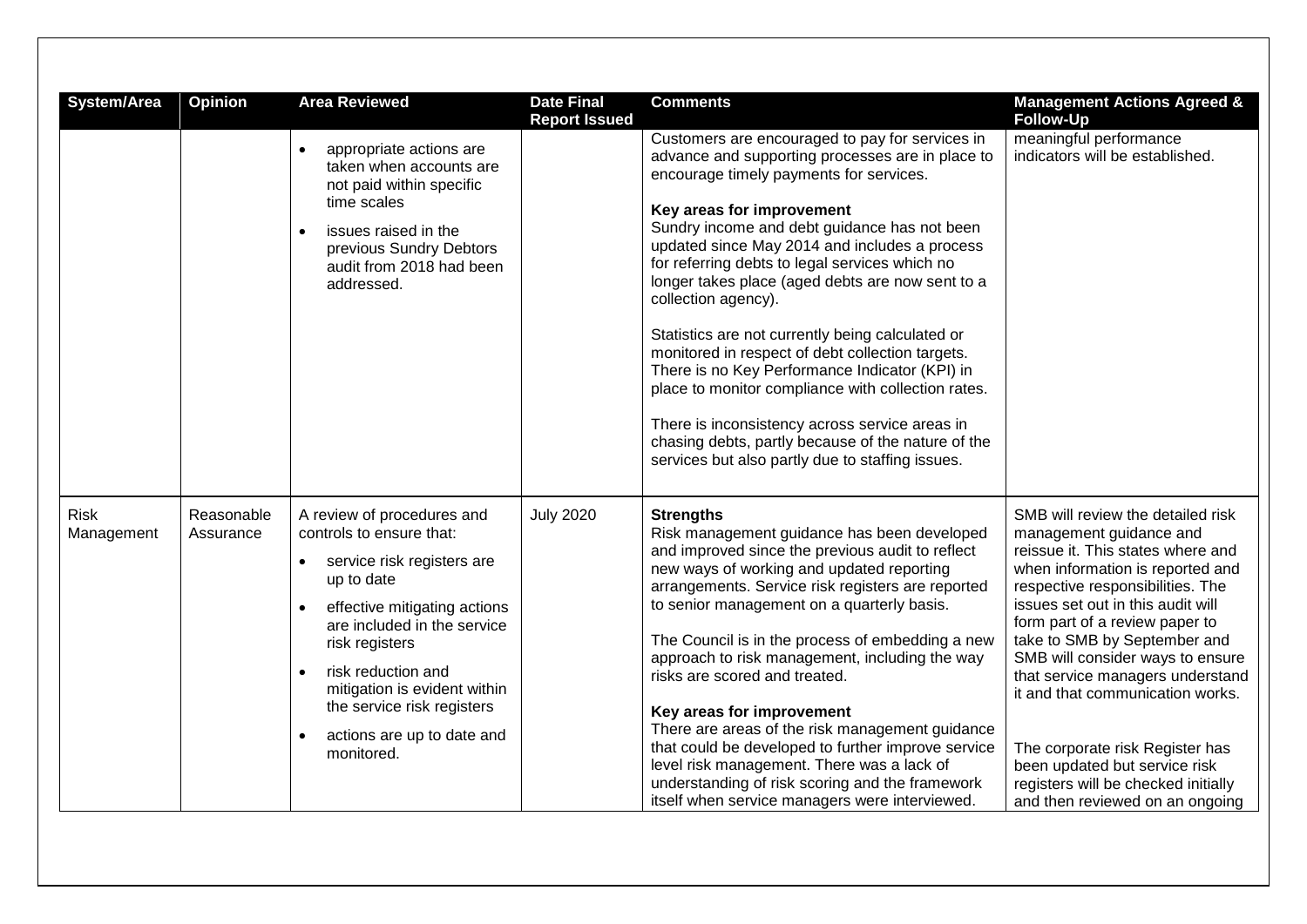| System/Area  | <b>Opinion</b>       | <b>Area Reviewed</b>                                                                                                                                                                                                                                                                                                                                                                                                                                                                                                                                                                                              | <b>Date Final</b><br><b>Report Issued</b> | <b>Comments</b><br>Not all risk registers were complete and up to<br>date. In addition, some action plans do not contain<br>timescales and identification of responsible<br>officers is incomplete.<br>Service managers were not always confident in<br>risk reduction methods or when scoring their risks.<br>A consequence of this is that risk managers have<br>not been amending risk scores through time or as<br>a result of the completion of effective mitigating<br>actions. Managers felt there was limited guidance<br>available to them.                                                                                                                                                                                                            | <b>Management Actions Agreed &amp;</b><br><b>Follow-Up</b><br>basis. As part of the review of<br>service risk registers, assurance<br>will be sought about action plans<br>and progress. Further training and<br>assistance from Veritau is<br>planned for 2020/21.                                                                                                                                                   |
|--------------|----------------------|-------------------------------------------------------------------------------------------------------------------------------------------------------------------------------------------------------------------------------------------------------------------------------------------------------------------------------------------------------------------------------------------------------------------------------------------------------------------------------------------------------------------------------------------------------------------------------------------------------------------|-------------------------------------------|-----------------------------------------------------------------------------------------------------------------------------------------------------------------------------------------------------------------------------------------------------------------------------------------------------------------------------------------------------------------------------------------------------------------------------------------------------------------------------------------------------------------------------------------------------------------------------------------------------------------------------------------------------------------------------------------------------------------------------------------------------------------|-----------------------------------------------------------------------------------------------------------------------------------------------------------------------------------------------------------------------------------------------------------------------------------------------------------------------------------------------------------------------------------------------------------------------|
| Safeguarding | Limited<br>Assurance | A review of procedures and<br>controls to ensure the<br>following.<br>Responsibilities are clearly<br>defined within the Council.<br>Accessible and up to date<br>safeguarding policies and<br>procedures exist and<br>these are supported by<br>other key policies such as<br>the whistleblowing policy.<br>All employees, elected<br>$\bullet$<br>members and others<br>associated with the<br>delivery of Council<br>services are aware of the<br>safeguarding policy and<br>procedure and receive<br>appropriate training.<br>Safeguarding controls are<br>included within recruitment<br>and human resources | October 2020                              | <b>Strengths</b><br>The Safeguarding Policy, available via the<br>intranet, is extensive and, on the whole,<br>responsibilities for safeguarding within the Council<br>are clearly defined.<br>There is useful guidance on the intranet available<br>to managers to help ensure safeguarding is<br>included within the induction process.<br>All except one from a sample of recent new<br>starters had been made aware of the<br>safeguarding policy and had undertaken<br>eLearning training or attended an in-house<br>safeguarding training session.<br>Key areas for improvement<br>Procedures in place and records kept are not<br>adequate to provide assurance that all members<br>of staff and elected members have attended<br>safeguarding training. | Since the fieldwork for this audit<br>was completed, responsibility for<br>safeguarding has been assigned<br>to the Head of Customer Services<br>and Communities. A range of<br>actions, aimed at addressing the<br>key risks, have been undertaken<br>in response to the audit. Work is<br>still underway in some areas and<br>the related actions will be followed<br>up in December 2020 when these<br>become due. |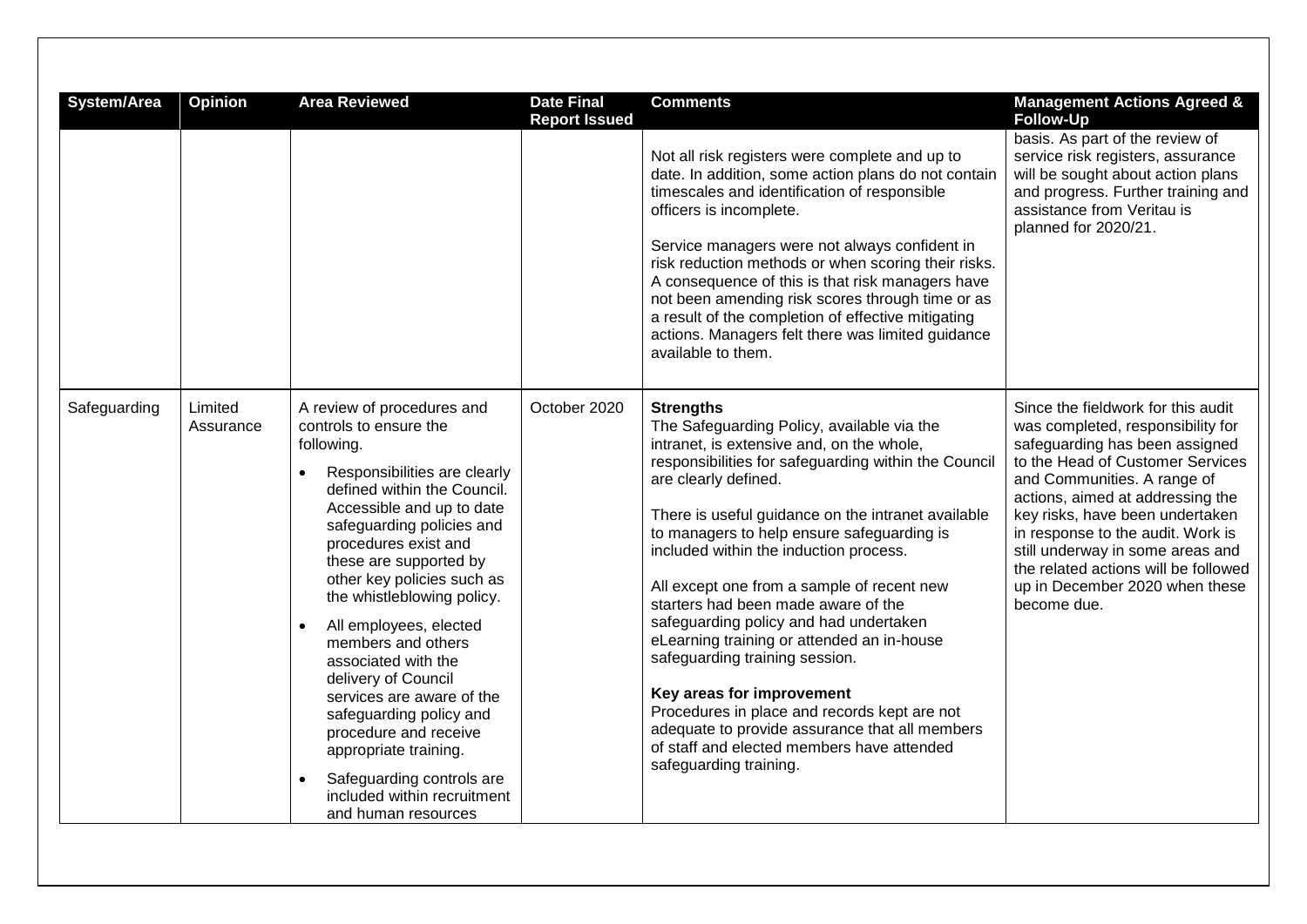| System/Area | Opinion | <b>Area Reviewed</b>                                                                                                                                                                                                                                                                                                                                                                                                                                                                                                                                                                                                                                             | <b>Date Final</b><br><b>Report Issued</b> | <b>Comments</b>                                                                                                                                                                                                                                                                                                                                                                                                                                                                                                                                                                                                                                                                                                                                                                                                                                                                                                                                                                                                                                                                                                                                                                                                                                                                                                                                                                                                                                                                                                                                                                                                                 | <b>Management Actions Agreed &amp;</b><br><b>Follow-Up</b> |
|-------------|---------|------------------------------------------------------------------------------------------------------------------------------------------------------------------------------------------------------------------------------------------------------------------------------------------------------------------------------------------------------------------------------------------------------------------------------------------------------------------------------------------------------------------------------------------------------------------------------------------------------------------------------------------------------------------|-------------------------------------------|---------------------------------------------------------------------------------------------------------------------------------------------------------------------------------------------------------------------------------------------------------------------------------------------------------------------------------------------------------------------------------------------------------------------------------------------------------------------------------------------------------------------------------------------------------------------------------------------------------------------------------------------------------------------------------------------------------------------------------------------------------------------------------------------------------------------------------------------------------------------------------------------------------------------------------------------------------------------------------------------------------------------------------------------------------------------------------------------------------------------------------------------------------------------------------------------------------------------------------------------------------------------------------------------------------------------------------------------------------------------------------------------------------------------------------------------------------------------------------------------------------------------------------------------------------------------------------------------------------------------------------|------------------------------------------------------------|
|             |         | procedures. These<br>controls include<br>appropriate DBS checking,<br>codes of conduct.<br>contracts of employment<br>and the induction process.<br>Access to unauthorised<br>$\bullet$<br>websites in the workplace<br>is monitored and<br>prevented.<br>Policies and procedures<br>$\bullet$<br>are applied to ensure the<br>Council is fulfilling its<br>responsibilities.<br>Also discussions were held<br>with a sample of recent new<br>starters to establish the<br>awareness of, and the extent<br>to which, safeguarding had<br>been covered during the<br>induction process. Some<br>additional work was also<br>undertaken in relation to<br>Ryecare. |                                           | The safeguarding policy requires that services<br>contracted from third party organisations have<br>appropriate safeguarding policies and procedures<br>in place commensurate with their level of contact<br>with children, young people and adults at risk.<br>These requirements are not currently built into<br>contracts. The policy itself needs to be updated as<br>two contacts named within it left the Council in<br>2018.<br>There is not an approved DBS policy, nor is there<br>an agreed list of posts for which a DBS check is<br>required.<br>The officer code of conduct, dated 2010, needs<br>updating. It does not require employees to report<br>arrest, charges, convictions or other<br>misdemeanours immediately to the Council. There<br>is an area in the staff handbook which instructs<br>staff of the need to inform business improvement<br>of changes to personal information which includes<br>criminal charge, caution or conviction but<br>business improvement ceased to exist at the April<br>2017 restructure. Other related areas of the staff<br>handbook need to be more widely reviewed as<br>various links no longer work.<br>The Whistleblowing Policy, last updated in 2005,<br>contains references which are out of date.<br>Those who access the Council's systems are not<br>regularly reminded about the requirements of the<br>Council's internet usage policy.<br>There is a lack of formal standby arrangements in<br>Ryecare for dealing with equipment failures that<br>occur outside of office hours, a lack of formal<br>guidance about prioritising equipment repairs and |                                                            |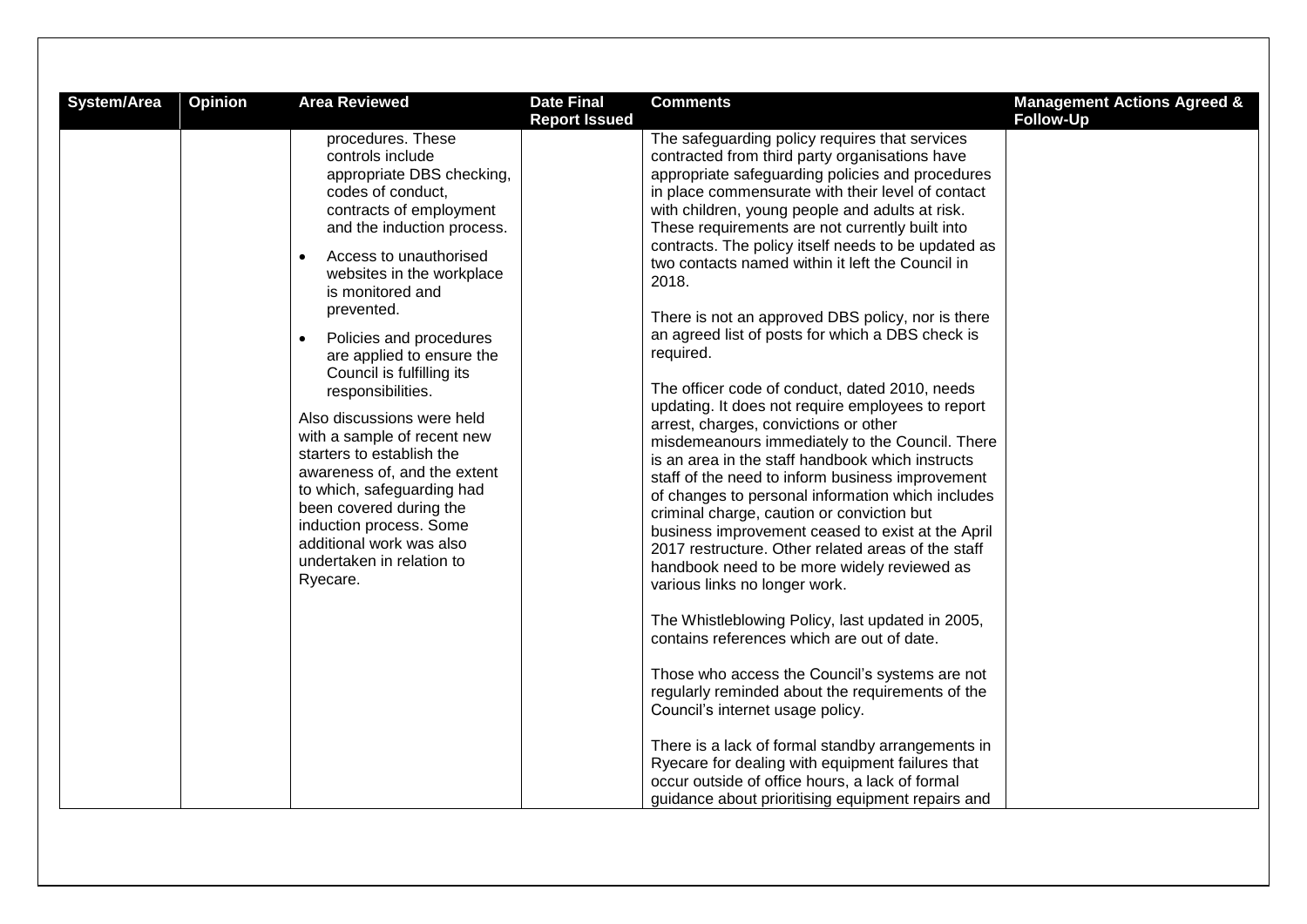| <b>System/Area</b> | <b>Opinion</b> | <b>Area Reviewed</b> | <b>Date Final</b><br><b>Report Issued</b> | <b>Comments</b>                                                                                                     | <b>Management Actions Agreed &amp;</b><br><b>Follow-Up</b> |
|--------------------|----------------|----------------------|-------------------------------------------|---------------------------------------------------------------------------------------------------------------------|------------------------------------------------------------|
|                    |                |                      |                                           | an issue with equipment testing and battery<br>replacement not being completed within the<br>prescribed timescales. |                                                            |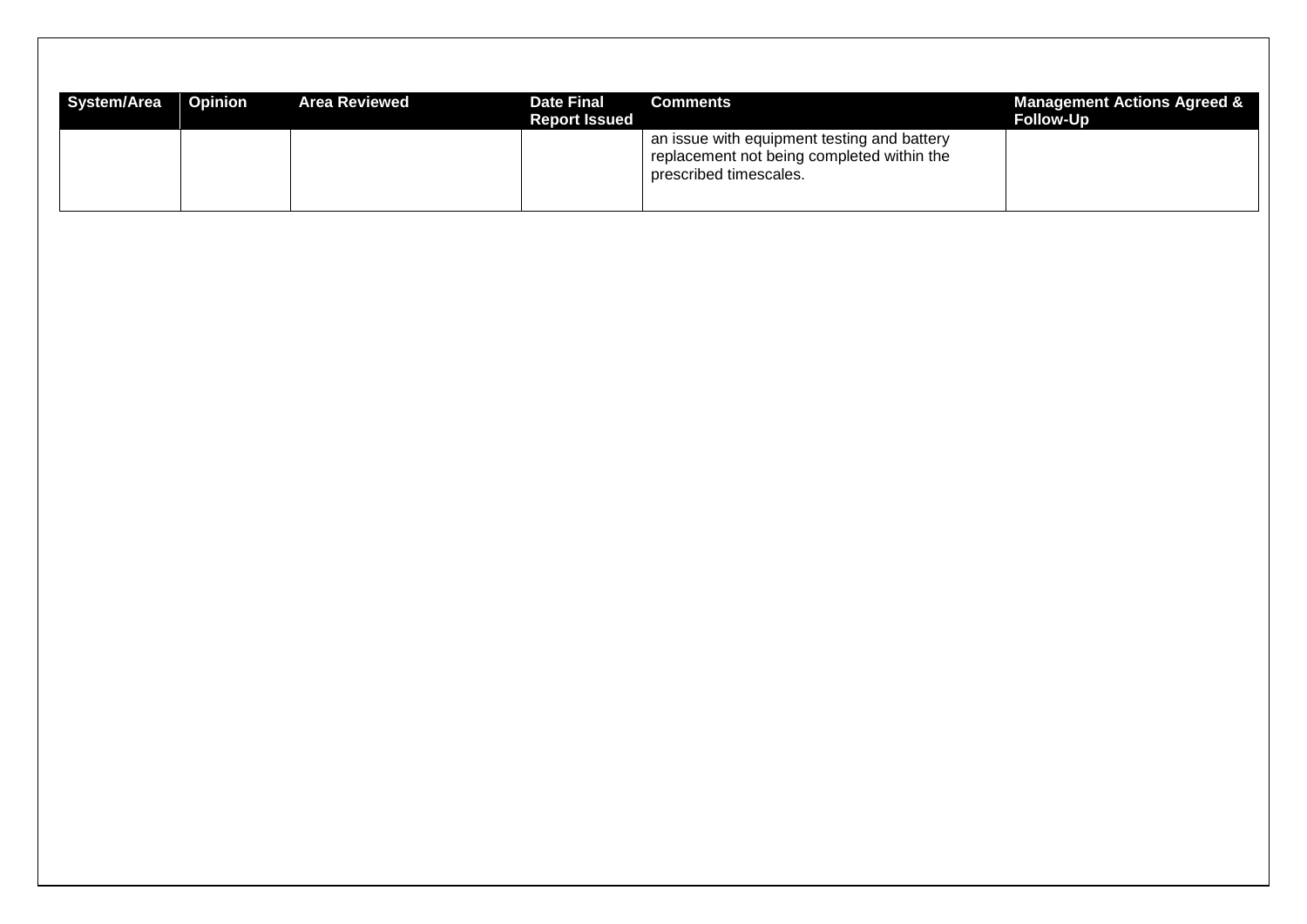## **Appendix 3**

## **Audit Opinions and Priorities for Actions 2019/20**

|                                                                                                                                                                                                                  | <b>Audit Opinions</b>                                                                                                                                                                                |  |  |
|------------------------------------------------------------------------------------------------------------------------------------------------------------------------------------------------------------------|------------------------------------------------------------------------------------------------------------------------------------------------------------------------------------------------------|--|--|
| Audit work is based on sampling transactions to test the operation of systems. It cannot guarantee the elimination of fraud or error. Our opinion is<br>based on the risks we identify at the time of the audit. |                                                                                                                                                                                                      |  |  |
|                                                                                                                                                                                                                  | Our overall audit opinion is based on 5 grades of opinion, as set out below.                                                                                                                         |  |  |
| <b>Opinion</b>                                                                                                                                                                                                   | <b>Assessment of internal control</b>                                                                                                                                                                |  |  |
| <b>High Assurance</b>                                                                                                                                                                                            | Overall, very good management of risk. An effective control environment appears to be in operation.                                                                                                  |  |  |
| <b>Substantial Assurance</b>                                                                                                                                                                                     | Overall, good management of risk with few weaknesses identified. An effective control environment is in operation but<br>there is scope for further improvement in the areas identified.             |  |  |
| Reasonable Assurance                                                                                                                                                                                             | Overall, satisfactory management of risk with a number of weaknesses identified. An acceptable control environment is in<br>operation but there are a number of improvements that could be made.     |  |  |
| Limited Assurance                                                                                                                                                                                                | Overall, poor management of risk with significant control weaknesses in key areas and major improvements required<br>before an effective control environment will be in operation.                   |  |  |
| No Assurance                                                                                                                                                                                                     | Overall, there is a fundamental failure in control and risks are not being effectively managed. A number of key areas<br>require substantial improvement to protect the system from error and abuse. |  |  |
|                                                                                                                                                                                                                  |                                                                                                                                                                                                      |  |  |

|                   | <b>Priorities for Actions</b>                                                                                                                   |  |  |  |  |  |  |
|-------------------|-------------------------------------------------------------------------------------------------------------------------------------------------|--|--|--|--|--|--|
| <b>Priority 1</b> | A fundamental system weakness, which presents unacceptable risk to the system objectives and requires urgent attention by<br>management         |  |  |  |  |  |  |
| <b>Priority 2</b> | A significant system weakness, whose impact or frequency presents risks to the system objectives, which needs to be addressed by<br>management. |  |  |  |  |  |  |
| Priority 3        | The system objectives are not exposed to significant risk, but the issue merits attention by management.                                        |  |  |  |  |  |  |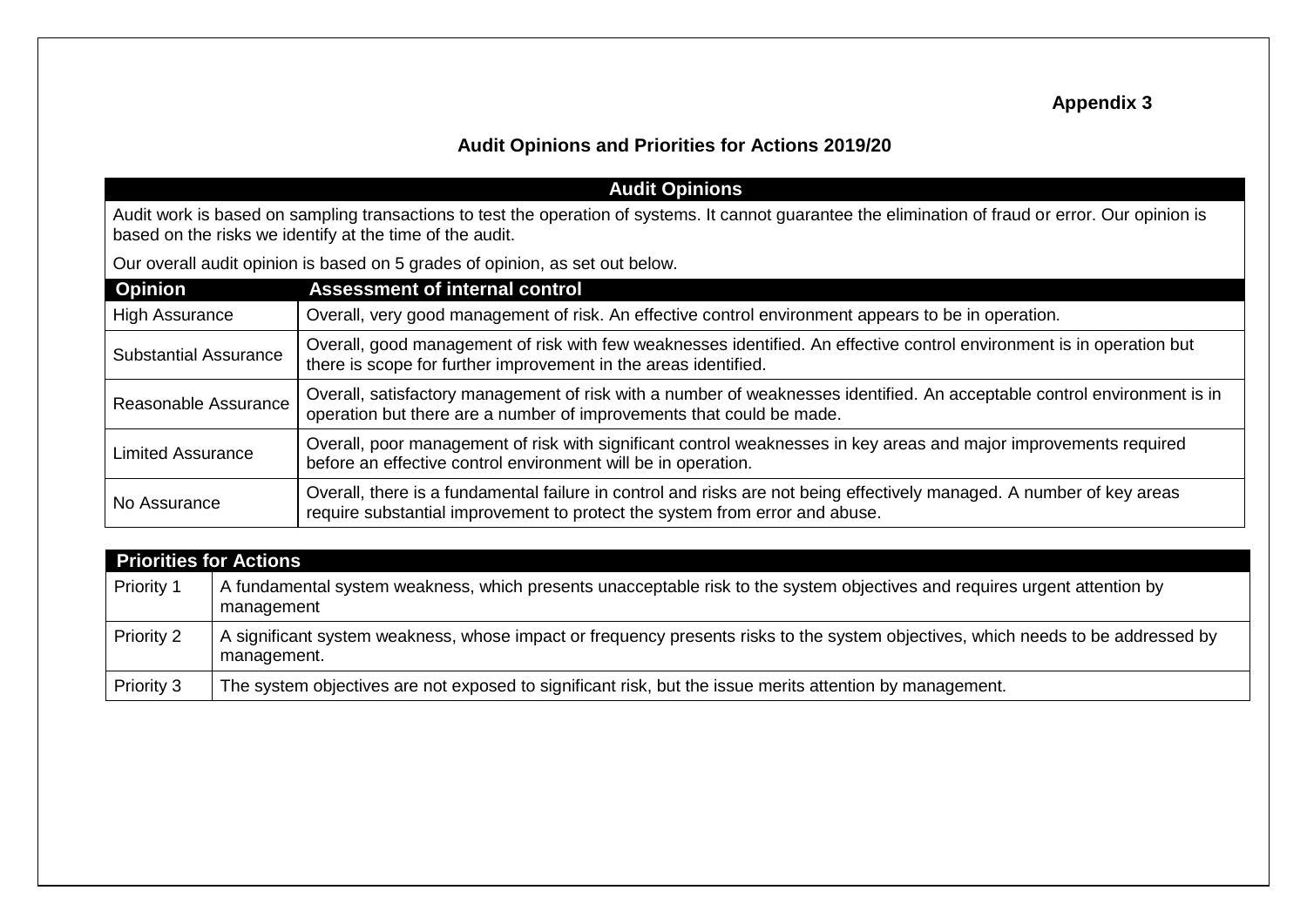**Appendix 4**



#### **INTERNAL AUDIT QUALITY ASSURANCE AND IMPROVEMENT PROGRAMME**

#### **1.0 Background**

#### Ongoing quality assurance arrangements

Veritau maintains appropriate ongoing quality assurance arrangements designed to ensure that internal audit work is undertaken in accordance with relevant professional standards (specifically the Public Sector Internal Audit Standards). These arrangements include:

- the maintenance of a detailed audit procedures manual
- the requirement for all audit staff to conform to the Code of Ethics and Standards of Conduct Policy
- the requirement for all audit staff to complete annual declarations of interest
- detailed job descriptions and competency profiles for each internal audit post
- regular performance appraisals
- regular 1:2:1 meetings to monitor progress with audit engagements
- induction programmes, training plans and associated training activities
- attendance on relevant courses and access to e-learning material
- the maintenance of training records and training evaluation procedures
- membership of professional networks
- agreement of the objectives, scope and expected timescales for each audit engagement with the client before detailed work commences (audit specification)
- the results of all audit testing and other associated work documented using the company's automated working paper system (Galileo)
- file review by senior auditors and audit managers and sign-off of each stage of the audit process
- the ongoing investment in tools to support the effective performance of internal audit work (for example data interrogation software)
- post audit questionnaires (customer satisfaction surveys) issued following each audit engagement
- performance against agreed quality targets monitored and reported to each client on a regular basis
- regular client liaison meetings to discuss progress, share information and evaluate performance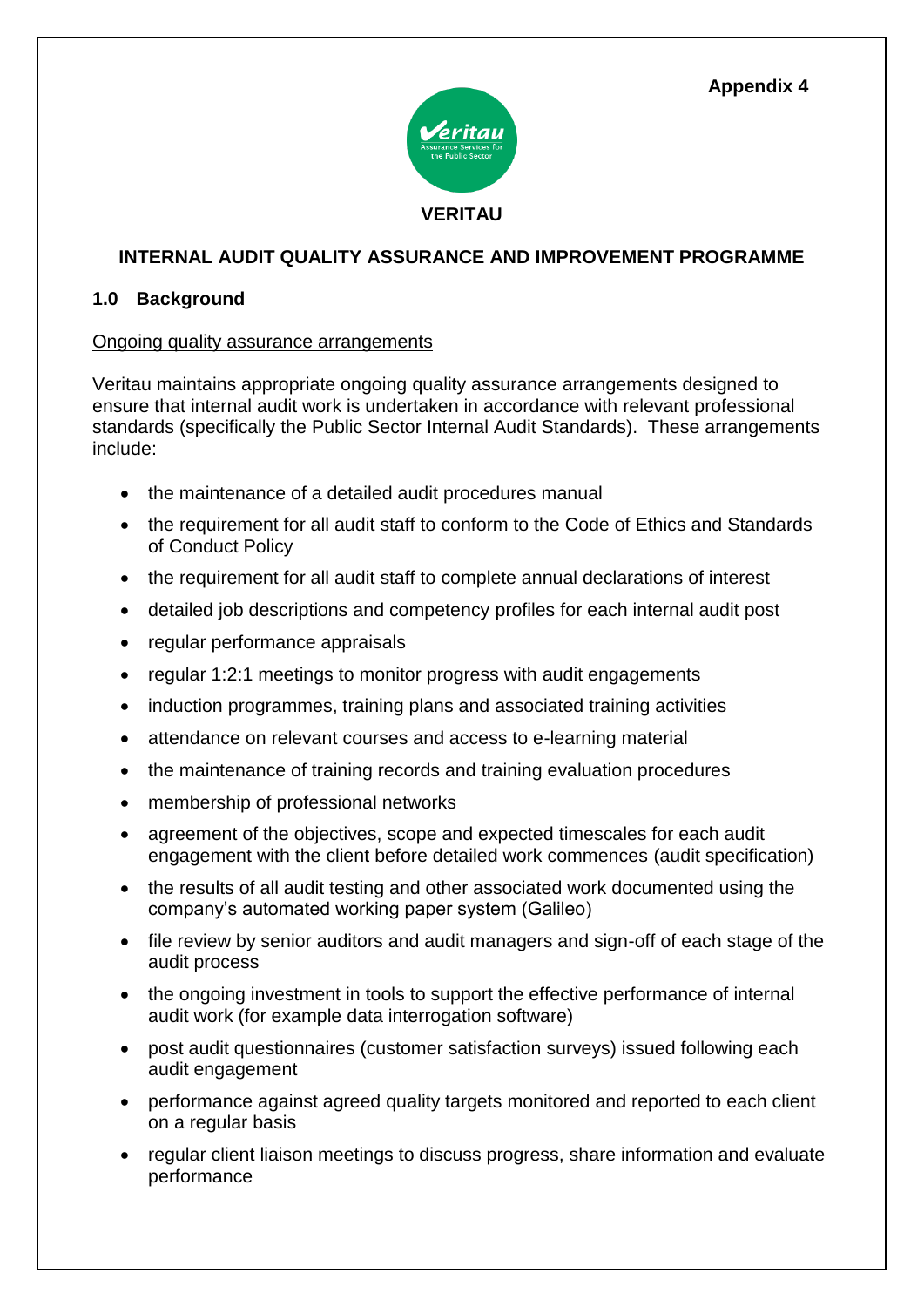On an ongoing basis, samples of completed audit files are also subject to internal peer review by a Quality Assurance group. The review process is designed to ensure audit work is completed consistently and to the required quality standards. The work of the Quality Assurance group is overseen by a senior audit manager. Any key learning points are shared with the relevant internal auditors and audit managers. The Head of Internal Audit will also be informed of any general areas requiring improvement. Appropriate mitigating action will be taken (for example, increased supervision of individual internal auditors or further training).

#### Annual self-assessment

On an annual basis, the Head of Internal Audit will seek feedback from each client on the quality of the overall internal audit service. The Head of Internal Audit will also update the PSIAS self-assessment checklist and obtain evidence to demonstrate conformance with the Code of Ethics and the Standards. As part of the annual appraisal process, each internal auditor is also required to assess their current skills and knowledge against the competency profile relevant for their role. Where necessary, further training or support will be provided to address any development needs.

The Head of Internal Audit is also a member of various professional networks and obtains information on operating arrangements and relevant best practice from other similar audit providers for comparison purposes.

The results of the annual client survey, PSIAS self-assessment and professional networking are used to identify any areas requiring further development and/or improvement. Any specific changes or improvements are included in the annual Improvement Action Plan. Specific actions may also be included in the Veritau business plan and/or individual personal development action plans. The outcomes from this exercise, including details of the Improvement Action Plan are also reported to each client. The results will also be used to evaluate overall conformance with the PSIAS, the results of which are reported to senior management and the board<sup>4</sup> as part of the annual report of the Head of Internal Audit.

#### External assessment

At least once every five years, arrangements must be made to subject internal audit working practices to external assessment to ensure the continued application of professional standards. The assessment should be conducted by an independent and suitably qualified person or organisation and the results reported to the Head of Internal Audit. The outcome of the external assessment also forms part of the overall reporting process to each client (as set out above). Any specific areas identified as requiring further development and/or improvement will be included in the annual Improvement Action Plan for that year.

#### **2.0 Customer Satisfaction Survey – 2020**

Feedback on the overall quality of the internal audit service provided to each client was obtained in March 2020. Where relevant, the survey also asked questions about the counter fraud and information governance services provided by Veritau. A total of 136 surveys (2019 – 171) were issued to senior managers in client organisations. 15 completed surveys were returned representing a response rate of 11% (2019 - 12%).

 $\overline{a}$ 

<sup>4</sup> As defined by the relevant audit charter.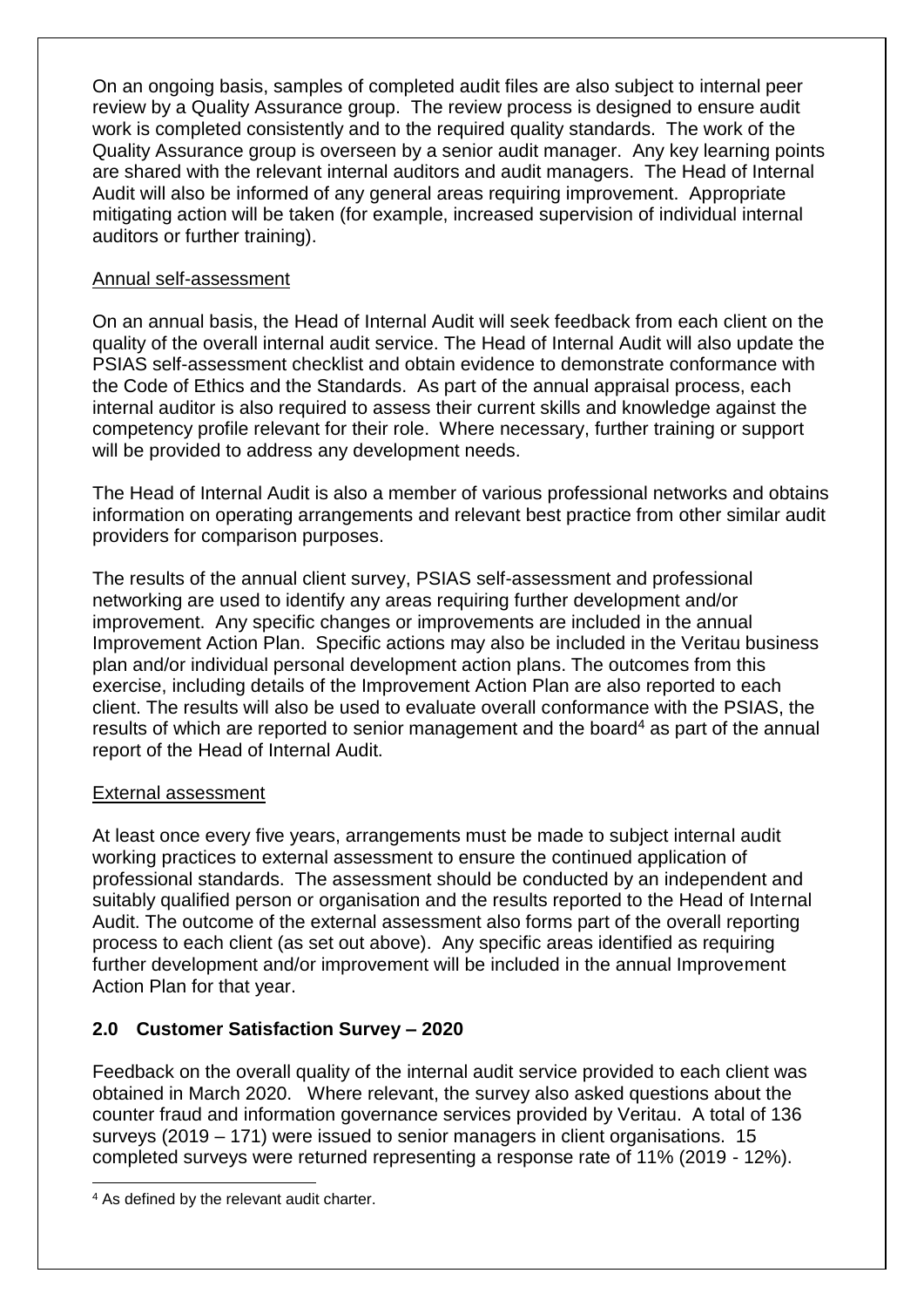The surveys were sent using Survey Monkey and the respondents were required to identify who they were. Respondents were asked to rate the different elements of the audit process, as follows:

- Excellent (1)
- Good (2)
- Satisfactory (3)
- Poor (4)

Respondents were also asked to provide an overall rating for the service. The results of the survey are set out in the charts below:

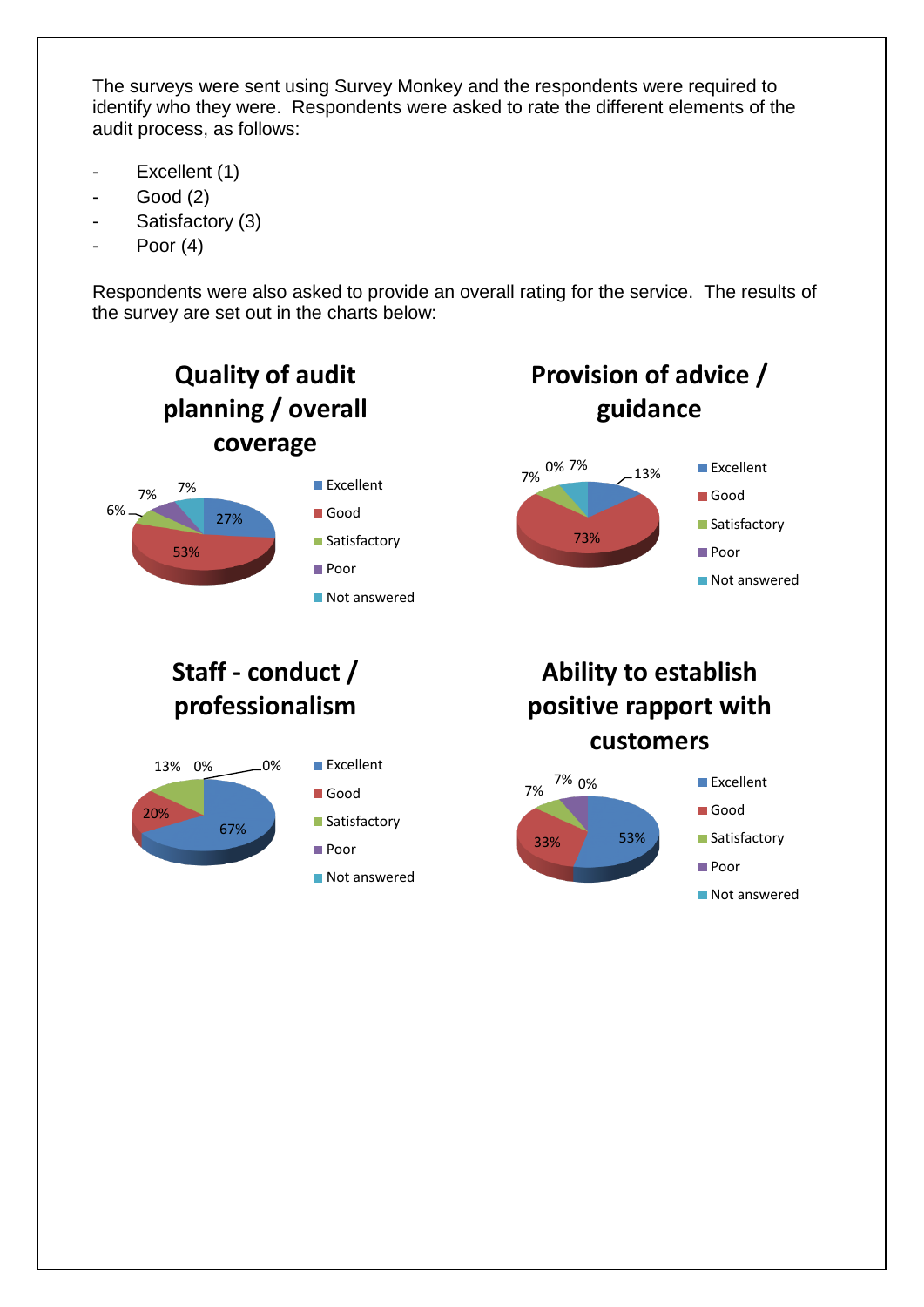

**issues during the audit**



# **at end of audit**



## **Accuracy / format / length / style of audit report**



## **Relevance of audit opinions / conclusions**

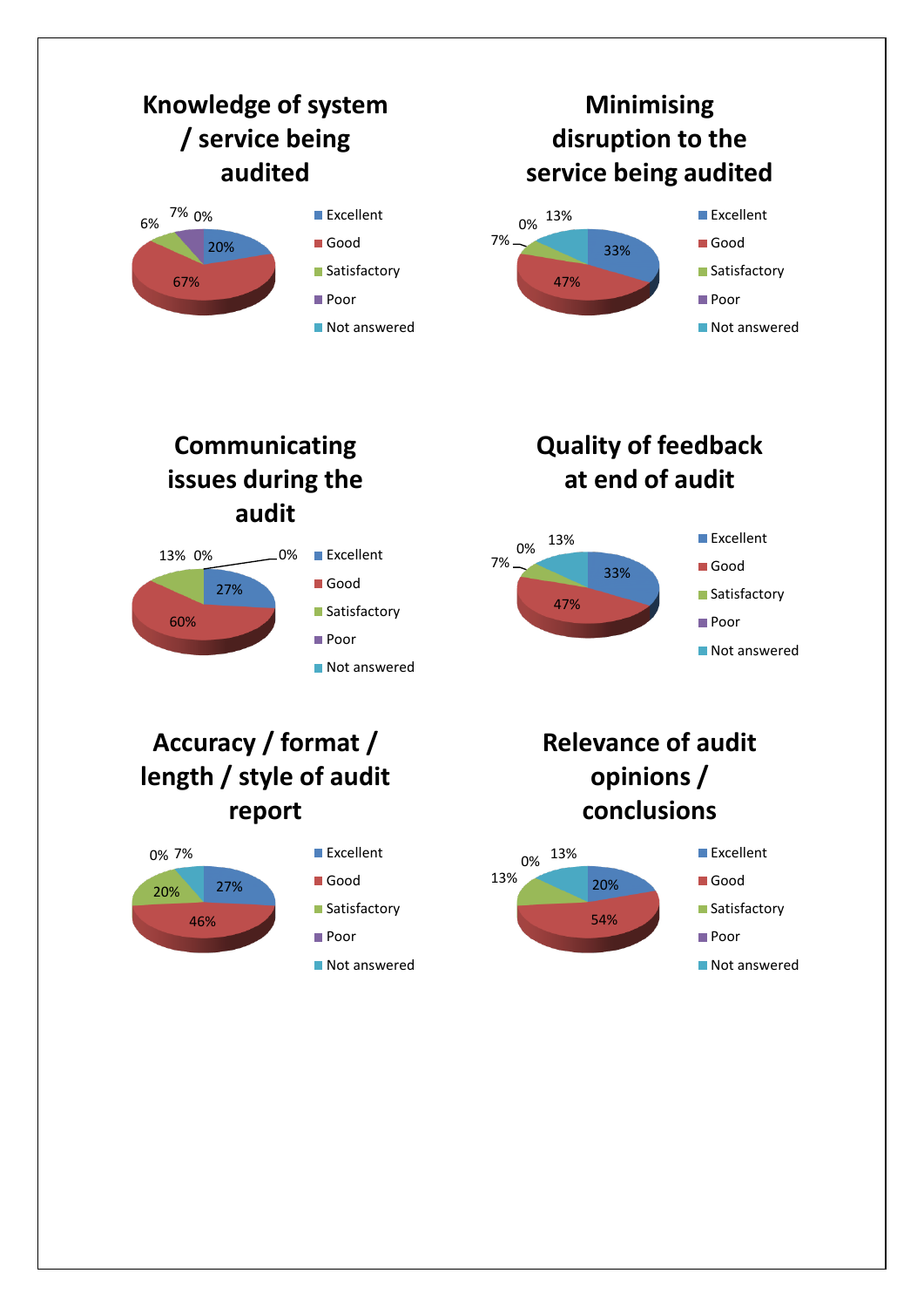

The overall ratings in 2020 were:

|                  | 2020 |     | 2019   |     |
|------------------|------|-----|--------|-----|
| <b>Excellent</b> | ◠    | 20% | л      | 55% |
| Good             | 11   | 73% | 6      | 30% |
| Satisfactory     |      | 0%  | າ<br>J | 15% |
| Poor             |      | 7%  |        | 2%  |

The feedback shows that the majority of respondents continue to value the service being delivered.

#### **3.0 Self-Assessment Checklist – 2020**

CIPFA prepared a detailed checklist to enable conformance with the PSIAS and the Local Government Application Note to be assessed. The checklist was originally completed in March 2014 and has since been reviewed and updated annually. Documentary evidence is provided where current working practices are considered to fully or partially conform to the standards. In April 2019, CIPFA published a modified version of the checklist and this has been used to complete the latest self-assessment. The revised checklist includes some additional guidance on what constitutes compliance, and amalgamates a number of relevant checklist areas.

The current working practices are considered to be at standard. However, a few areas of non-conformance have been identified. These areas are mostly as a result of Veritau being a shared service delivering internal audit to a number of clients as well as providing other related governance services. None of the issues identified are considered to be significant and the existing arrangements are considered appropriate for the circumstances and hence require no further action.

The table below showing areas of non-compliance has been updated to reflect the new checklist.

| <b>Conformance with Standard</b>         | <b>Current Position</b>                   |
|------------------------------------------|-------------------------------------------|
| Where there have been significant        | Consultancy services are usually          |
| additional consulting services agreed    | commissioned by the relevant client       |
| during the year that were not already    | officer (generally the s151 officer). The |
| included in the audit plan, was approval | scope (and charging arrangements) for     |
| sought from the audit committee before   | any specific engagement will be agreed    |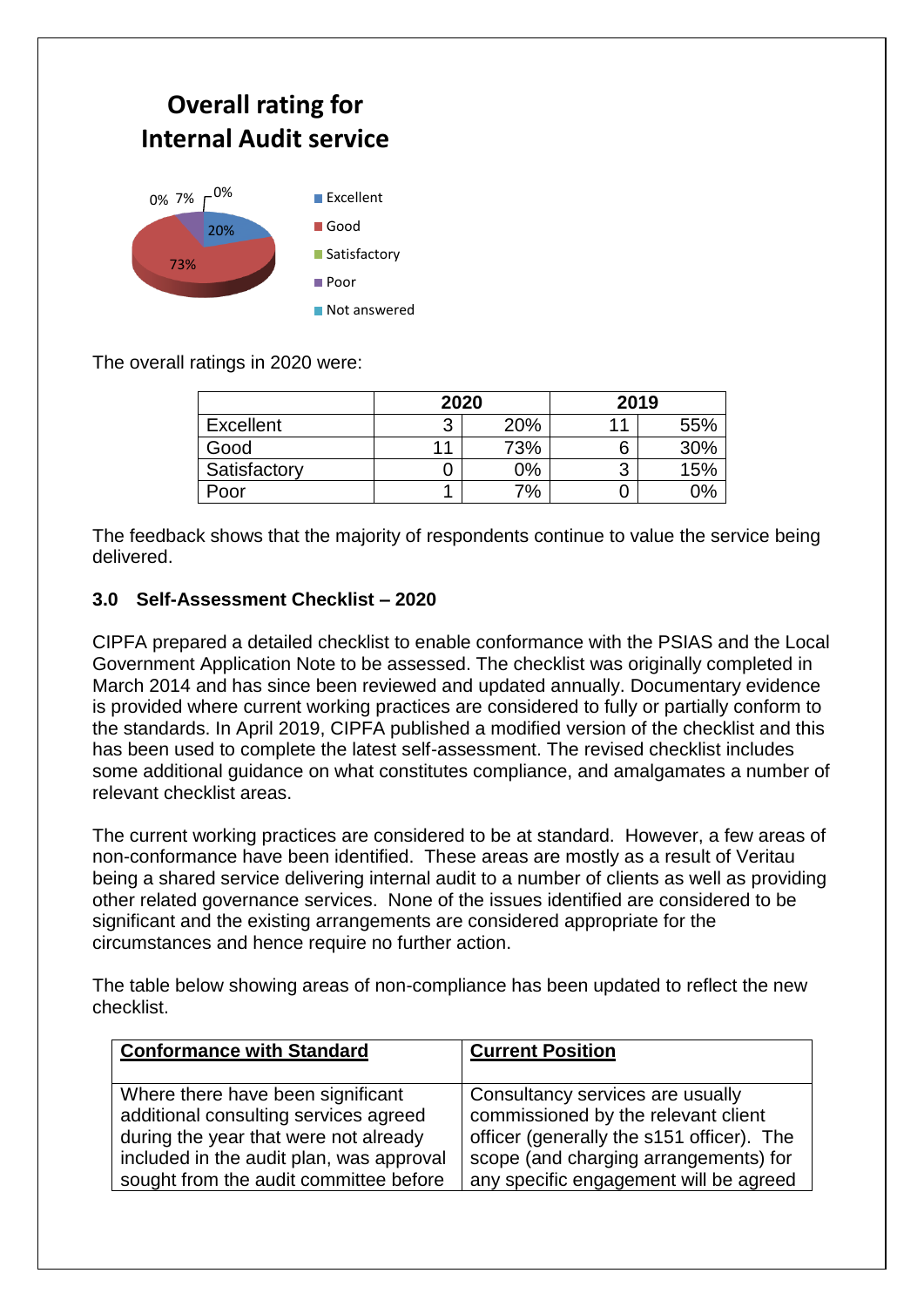| <b>Conformance with Standard</b>                                                                                                                                      | <b>Current Position</b>                                                                                                                                                                                                                                                                                                                                                    |
|-----------------------------------------------------------------------------------------------------------------------------------------------------------------------|----------------------------------------------------------------------------------------------------------------------------------------------------------------------------------------------------------------------------------------------------------------------------------------------------------------------------------------------------------------------------|
|                                                                                                                                                                       |                                                                                                                                                                                                                                                                                                                                                                            |
| the engagement was accepted?                                                                                                                                          | by the Head of Internal Audit and the<br>relevant client officer. Engagements will<br>not be accepted if there is any actual or<br>perceived conflict of interest, or which<br>might otherwise be detrimental to the<br>reputation of Veritau.                                                                                                                             |
| Does the risk-based plan set out the<br>respective priorities of audit work?                                                                                          | Audit plans detail the work to be carried<br>out and the estimated time requirement.<br>The relative priority of each assignment<br>will be considered before any<br>subsequent changes are made to plans.<br>Any significant changes to the plan will<br>need to be discussed and agreed with<br>the respective client officers (and<br>reported to the audit committee). |
| Are consulting engagements that have<br>been accepted included in the risk-<br>based plan?                                                                            | Consulting engagements are<br>commissioned and agreed separately.                                                                                                                                                                                                                                                                                                          |
| Does the risk-based plan include the<br>approach to using other sources of<br>assurance and any work that may be<br>required to place reliance upon those<br>sources? | An approach to using other sources of<br>assurance, where appropriate is<br>currently being developed (see below).                                                                                                                                                                                                                                                         |

#### **4.0 External Assessment**

As noted above, the PSIAS require the Head of Internal Audit to arrange for an external assessment to be conducted at least once every five years to ensure the continued application of professional standards. The assessment is intended to provide an independent and objective opinion on the quality of internal audit practices.

An external assessment of Veritau internal audit working practices was undertaken in November 2018 by the South West Audit Partnership (SWAP). SWAP is a not for profit public services company operating primarily in the South West of England. As a large shared service internal audit provider it has the relevant knowledge and expertise to undertake external inspections of other shared services and is independent of Veritau.

The assessment consisted of a review of documentary evidence, including the selfassessment, and face to face interviews with a number of senior client officers and Veritau auditors. The assessors also interviewed audit committee chairs.

A copy the external assessment report was reported to this committee in March 2019.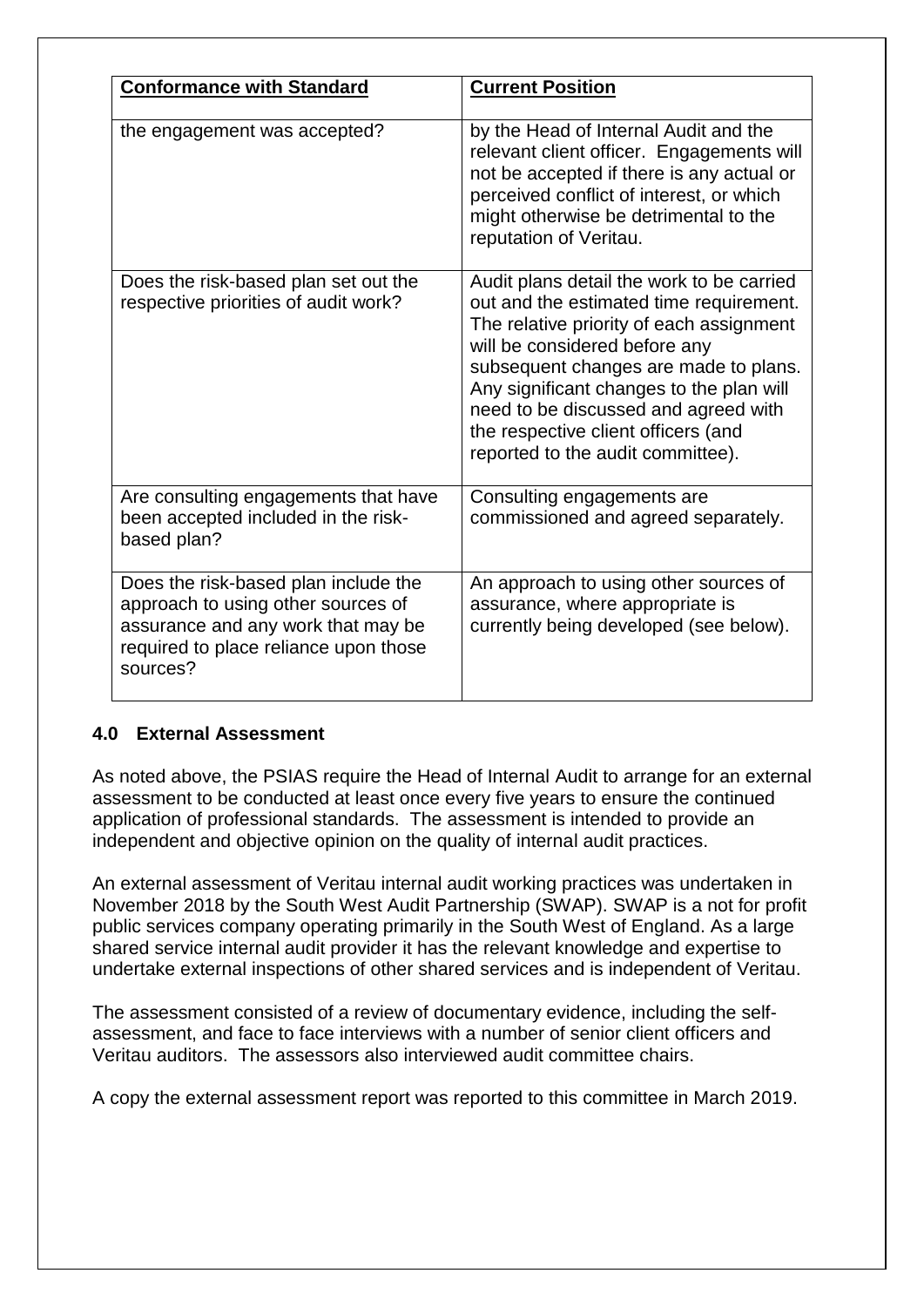The report concluded that Veritau internal audit activity generally conforms to the PSIAS<sup>5</sup> and, overall, the findings were very positive. The feedback included comments that the internal audit service was highly valued by its member councils and other clients, and that services had continued to improve since the last external assessment in 2014.

#### **5.0 Improvement Action Plan**

The external assessment identified a number of areas for further consideration and possible improvement. An action plan was developed to address these areas. One action remains to be completed, as follows:

| <b>Recommendation</b>                                                                                                                                                                                                                                                                                                                                                                                                                               | <b>Current Position</b>                                                                                                                                                                                                                                        |
|-----------------------------------------------------------------------------------------------------------------------------------------------------------------------------------------------------------------------------------------------------------------------------------------------------------------------------------------------------------------------------------------------------------------------------------------------------|----------------------------------------------------------------------------------------------------------------------------------------------------------------------------------------------------------------------------------------------------------------|
| Whilst reliance may be placed on other<br>sources of assurance, the self-<br>assessment brought attention to the fact<br>that there has not been an assurance<br>mapping exercise to determine the<br>approach to using other sources of<br>assurance. Completion of such an<br>exercise would ensure that work is<br>coordinated with other assurance<br>bodies and limited resources are not<br>duplicating effort. (Attribute Standard<br>2050). | This work is ongoing. Other potential<br>sources of assurance have been<br>identified for each client. This<br>information is now being used to<br>develop more detailed assurance<br>mapping. A standard methodology and<br>approach is also being developed. |

In 2019/20, the Quality Assurance group reviewed internal processes for undertaking and recording testing of internal controls. The review identified that testing methodologies were generally good, were relevant to the controls being tested and that appropriate conclusions were being reached. However, improvements were needed to the documentation of testing in some areas. The review also found some cases where the use of data analytics should have been considered, rather than relying on sample testing. This could have improved the level of assurance obtained and provided more useful data for the client. Further training will be delivered to the internal audit teams, covering these areas, in 2020/21.

The following areas will also continue to be a priority in 2020/21:

- Further development of in-house technical IT audit expertise
- Investment in new data analytics capabilities

 $\overline{a}$ 

We also plan to review the audit opinions used for reporting to ensure they remain aligned with best practice.

<sup>&</sup>lt;sup>5</sup> PSIAS guidance suggests a scale of three ratings, 'generally conforms', 'partially conforms' and 'does not conform'. 'Generally conforms' is the top rating.